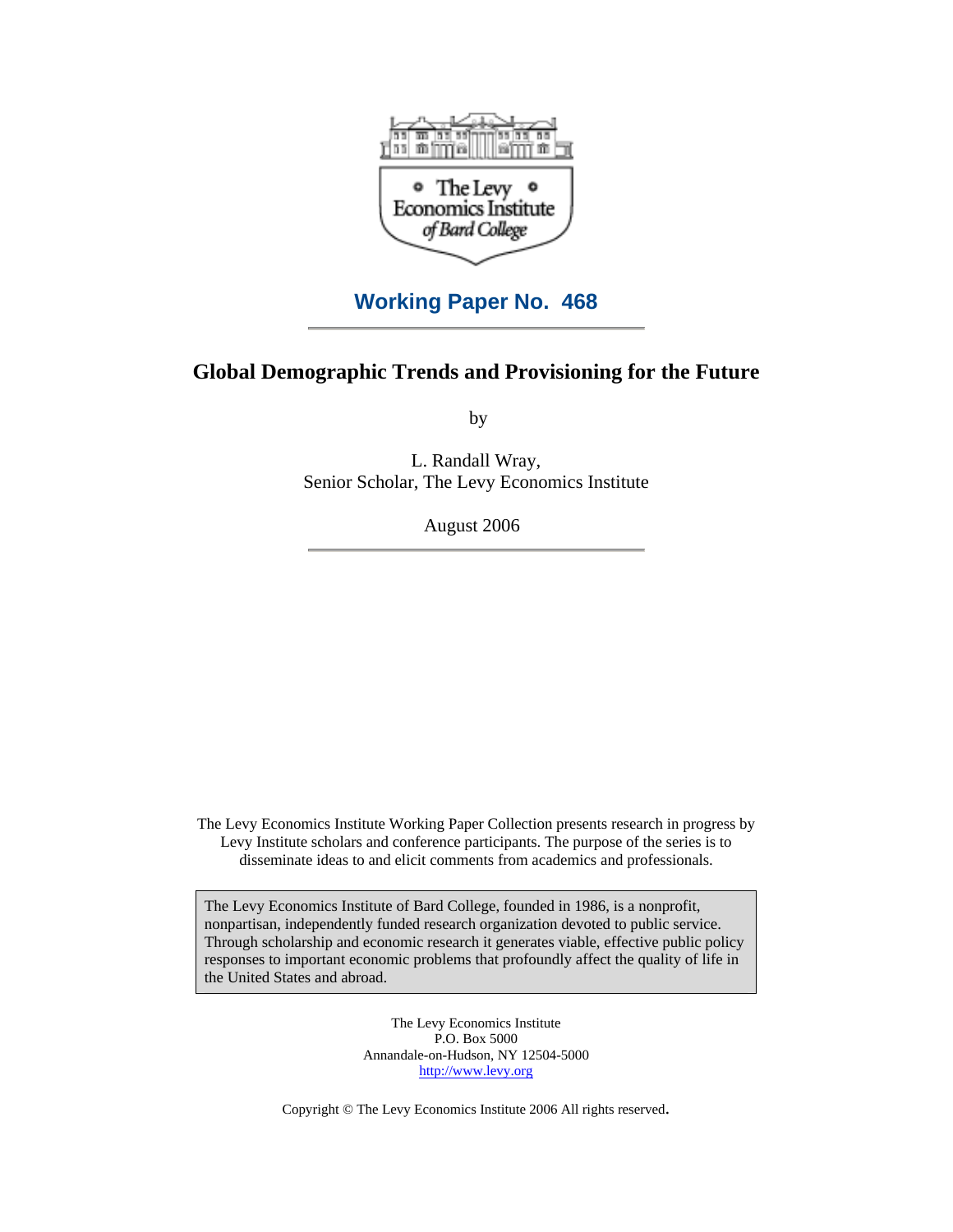### **ABSTRACT**

The world's population is aging. Virtually no nation is immune to this demographic trend and the challenges it brings for future generations. Relative growth of the elderly population is fueling debate about reform of social security programs in the United States and other developed nations. In the United States, the total discounted shortfall of Social Security revenues has been estimated at about \$11 trillion, nearly two-thirds of that comes after 2050. However, this paper argues that those calling for reform have overstated the demographic challenges ahead. Reformers conclude that aging poses such a serious challenge because they focus on *financial* shortfalls. If we focus on demographics and on the ability to produce real goods and services today and in the future, the likelihood of a real crisis in social security in the United States and developed nations is highly improbable. Demographic changes are too small relative to the growth of output that will be achieved even with low productivity increases. This paper concludes with policy recommendations that will enhance our ability to care for an aging population in a progressive manner that will not put undue burdens on future workers. Policy formation must distinguish between *financial* provisioning and *real* provisioning for the future; only the latter can prepare society as a whole for coming challenges. While individuals can, and should, save financial assets for their individual retirements, society cannot prepare for waves of future retirees by accumulating financial trust funds. Rather, society prepares for aging by investing to increase future real productivity.

JEL Classifications: H55, J11, J14, J18

Keywords: Social Security, aging, provisioning for the future, demographic trends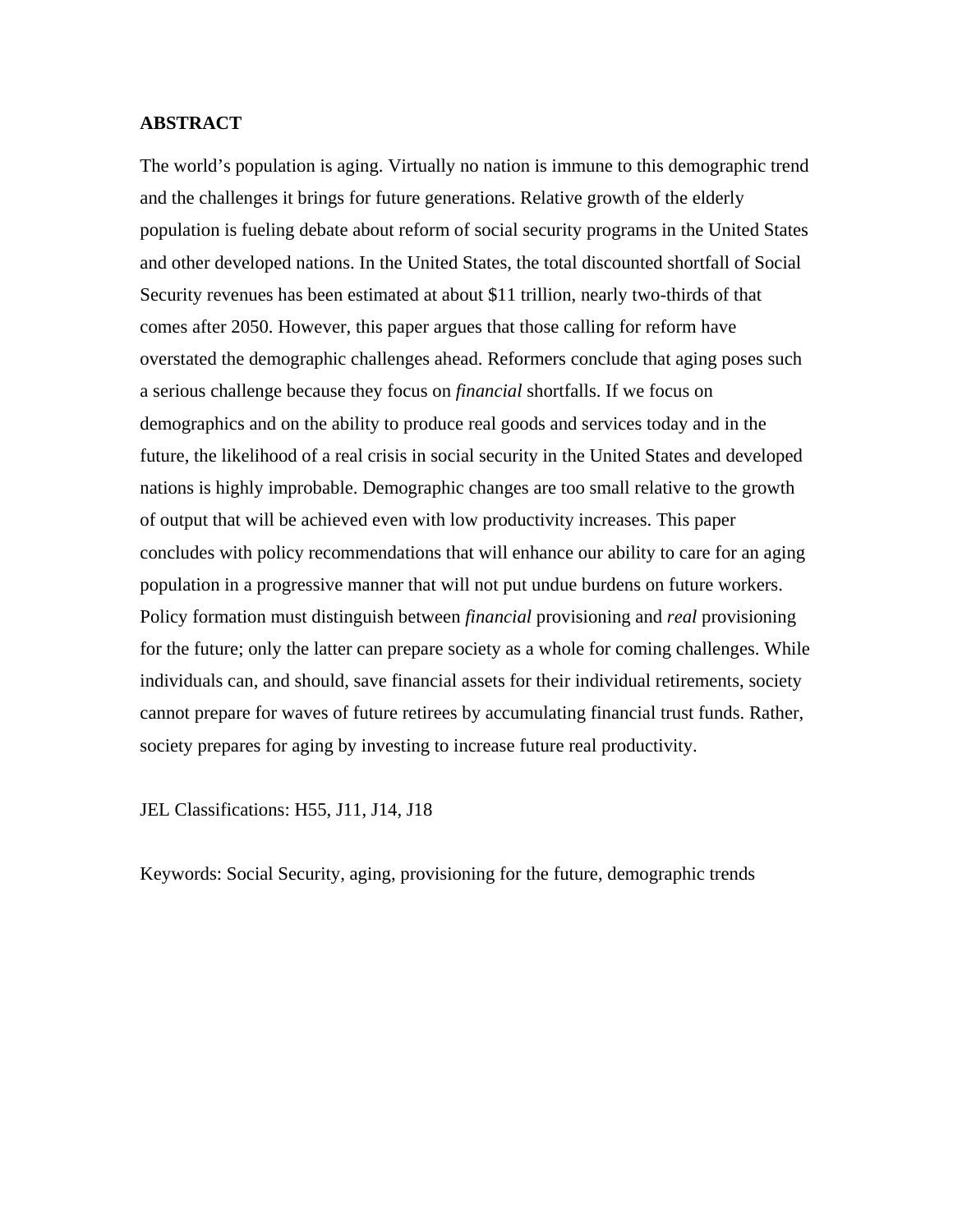### **THE BURDEN OF AGING**

The data are in: we are aging. Individually and collectively; nationally and globally. If you think that is a problem, consider the alternative. Aging results from the twin demographic forces of declining birth rates and rising longevity. The first is a welcome development that negated the dire "population bomb" predictions made by Club of Rome Malthusians three or four decades ago. Many developed nations are already worried about declining populations; even most emerging nations can look forward to stabilizing populations in the relatively near future. Obviously, lower fertility rates are desirable, and necessary, for achieving environmental sustainability. Rising longevity is desirable from the perspective of individuals, and also from society's vantage point. The social investment in each human is huge, and longer average life spans help society to recoup its investment. If longer life merely meant more time spent in a decrepit and dependent situation, increased longevity could be a mixed blessing. Such does not appear to be the case, although medical resources devoted to the final weeks and months of life of aged Americans is certainly rising. However, that is a largely controllable trend, if desired, through formulation of sensible health care policy—a topic beyond the scope of this chapter.

Of course, aging is considered a problem because of the burden placed on workers of supporting those aged who do not work. The most common measure of that burden is the aged-dependency ratio, which is formed by taking the number of those beyond normal working age—for example, aged 65 and above—relative to the number of normal working age—say, age 18 to 64. At best, this is a very rough measure of the burden put on workers. There are a large number of factors that affect the true, real burden. First, many people continue to work past age 65, both in formal labor markets and in informal (paid and unpaid) work. Women have traditionally provided much of the elder care, and as longevity rises, more and more women above age 65 continue to provide care for their aging relatives and others (again, in paid and unpaid work). By the same token, young people under age 18 work within and outside the home. Further, as we will see, it is important to note that even as the aged dependency ratio rises, the youth dependency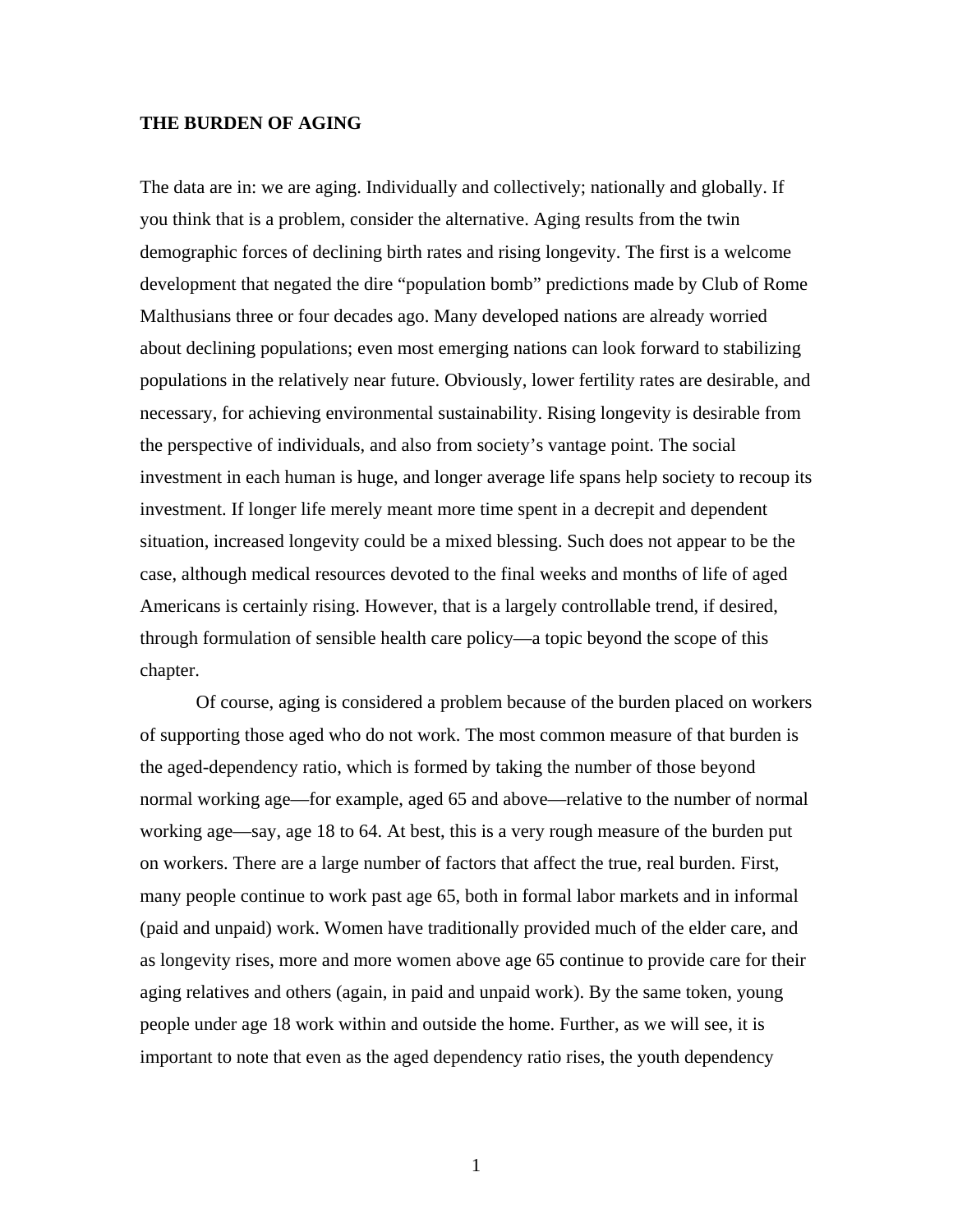ratio tends to fall. Thus, the total dependency burden on workers may not be rising, even if the share of elderly in the population is rising.

Additionally, the labor force participation rate and employment rate of people aged 18 to 64 can make a huge difference for the true burden on workers. A rising aged dependency ratio can be associated with a constant or falling burden on workers if the employment-population ratio is rising. The three most important factors that have led to changes of the employment rate across OECD nations in recent years have been the dramatic increase of female labor force participation rates in some western countries (the United States and Canada stand out), medium-term trends in unemployment rates (rising on trend in many European Union nations, falling on trend in the United States), and the trend to earlier age at retirement in many developed nations (although the United States has experienced rising labor force participation of elderly men—see below). These factors, in turn, depend on numerous variables including social norms, family structure, labor laws, economic necessity, and health. For example, falling fertility rates, as well as changing views of the role of women, have allowed higher female participation rates. Generous childcare systems in some nations permit even mothers with young children to work in formal labor markets. Laws protecting rights of persons with disabilities, as well as changing attitudes toward them, can increase participation rates of those formerly excluded. Improved health, perhaps due to better health care, can extend the working period for elderly persons, as well as for persons with chronic and formerly debilitating health problems. Especially in Europe, very early retirement ages have been encouraged through policy, in part as a reaction to high unemployment rates. In the future, this policy could be reversed, especially if employment rates of younger adults could be increased. Higher growth of aggregate demand—as in the United States during the Clinton years can dramatically raise employment rates, sharing the burden of supporting the aged among a larger pool of workers. By contrast, sluggish economic performance, as in many Euro nations since monetary union, raises unemployment and lowers employment rates, increasing the burden on those with jobs—a problem that should be resolved, even if the Euro nations were not aging.

Other factors that determine the burden on workers include growth of worker productivity, as well as technological improvements that allow elderly people and people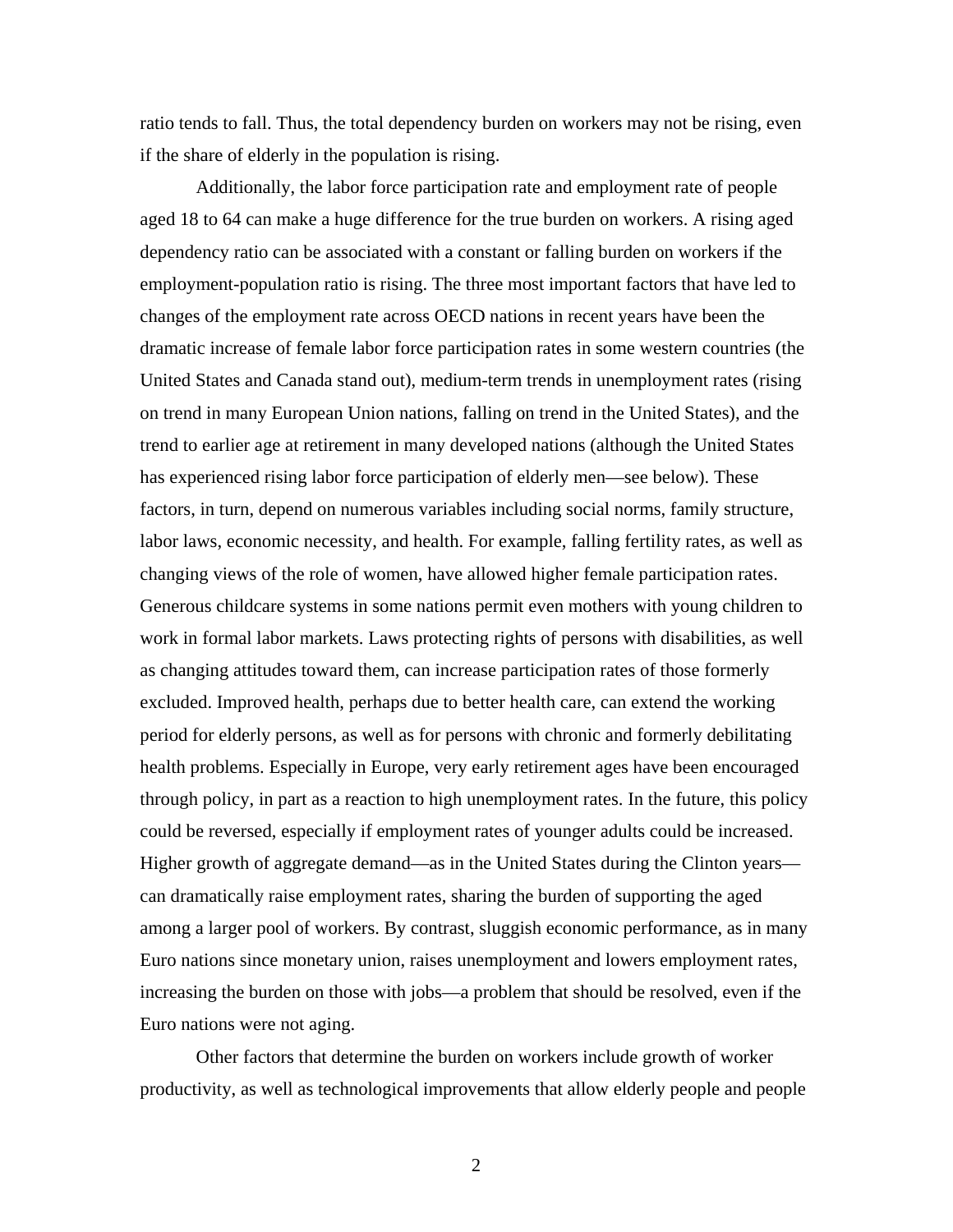with disabilities to work. Additionally, the propensity of elderly people to live alone might increase the burden on workers to the extent that this requires more resources than required to support elderly in a more traditional, extended family arrangement. Even if independent living does not increase the total burden, it will likely shift the burden to workers in the formal sector as care that had previously been provided by family members is purchased (privately or by government). Of course, the percent of elderly persons who live independently has risen in the developed countries, but remains low in many emerging nations (independent living may be largely, but not entirely, determined by the nation's level of income and wealth; however, culture also matters). Even where seniors tend to live alone, the burden on workers is complex and dynamically determined. Technological advances can reduce the burden—for example, by substituting electronic monitoring, telemedicine, and robotic service technologies for direct provision of care in the home by workers. Senior citizen communities can also reduce the resources required by achieving greater efficiency in provision of elder care.

Finally, net immigration of workers can forestall rising burdens on a nation's workers. Many developed nations are already experiencing a large shortfall of service workers needed in an aging society—including doctors, nurses, and long term care workers. Nearly 90% of United States nursing homes are understaffed (AARP 2005). At the same time, some emerging nations—especially India and the Philippines—are able to produce a large surplus of trained professionals. About 40% of the United States' nursing workforce is foreign-born; in Italy it is estimated that 83% of all domestic helpers are undeclared foreign-born immigrants (AARP 2005). The medium term challenge is to improve training in emerging nations that currently have relatively young populations, and to relax restrictions on immigration in aged nations with excess demand (the number of people needing long term care in Japan is expected to rise from 2.8 million in 2000 to 5.2 million in 2025, yet Japan has one of the most restrictive immigration policies among developed nations—with only 1% of its population foreign-born (AARP 2005). It is also important to increase pay, improve working conditions, and raise the status of such jobs to attract workers and to reduce very high turnover rates. Net remittances from emigrant health care sector workers are already an important source of foreign exchange for some emerging nations. As they age, the emerging nations would begin to face their own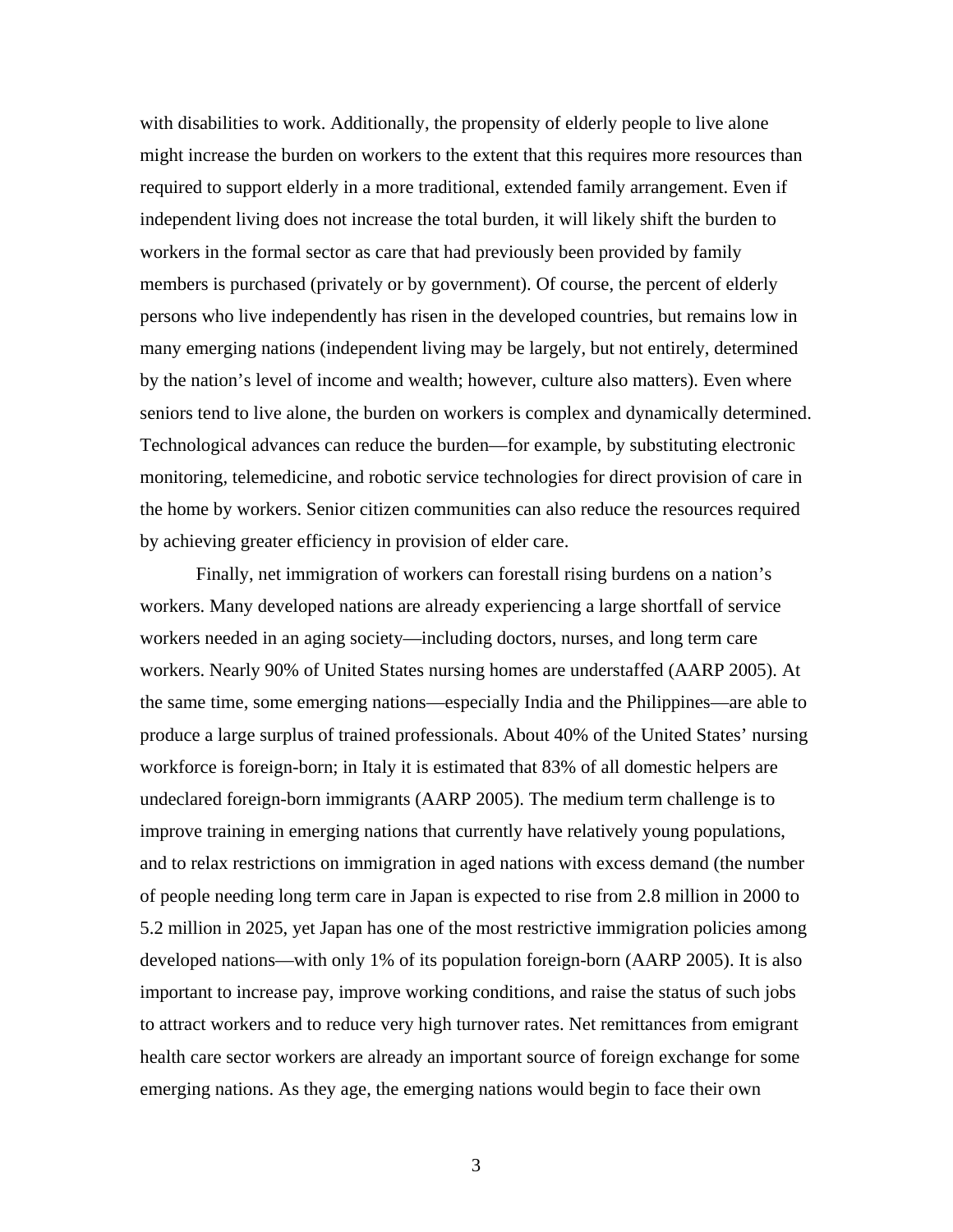shortages of workers to provide elder care, so they will eventually benefit directly from improved training facilities as more of their trained professionals can find jobs at home. Of course, all of this raises difficult issues regarding immigration, treatment of immigrants, and "brain drain" that can result from competition between emerging and developed nations. Still, immigration can provide needed human resources to deal with aging societies for many decades to come. Note also that net imports of goods and services is an alternative to immigration of workers in the sense that relatively "young" emerging nations with excess labor supply can export goods and services to relatively "old" developed nations with labor shortages. Again, this raises questions about "sustainability" of trade deficits and foreign indebtedness, possible impacts on employment in the importing countries, and impacts on domestic development of the exporting nations—all of which go beyond the scope of this paper.

With these complexities in mind, let us turn to projections of global demographics and dependency ratios. This will help to provide insights into the scope of the problem, even while we recognize that demographics alone tell only a part of the story.

### **DEMOGRAPHIC TRENDS**

The world's population is aging—a very unusual experience for the human population, which had previously experienced slow population growth with a fairly constant age structure (Batini, Callen, and McKibbin 2006). As briefly mentioned above, this results from the combination of falling fertility and mortality rates. The interplay of these two factors is somewhat complex. As the global population first transitioned from high fertility and high mortality rates to falling child mortality rates, the youth dependency ratio rose along with population growth rates. More female infants lived to reproduce, which actually lowered the average age of the population. Fertility rates tend to fall with a lag after mortality rates decline. This eventually produces a "demographic dividend" as youth dependency ratios fall and the percent of the population of working age rises. Gradually, the combination of lower fertility and mortality rates causes the aged dependency ratio to rise; this population aging process is enhanced as mortality among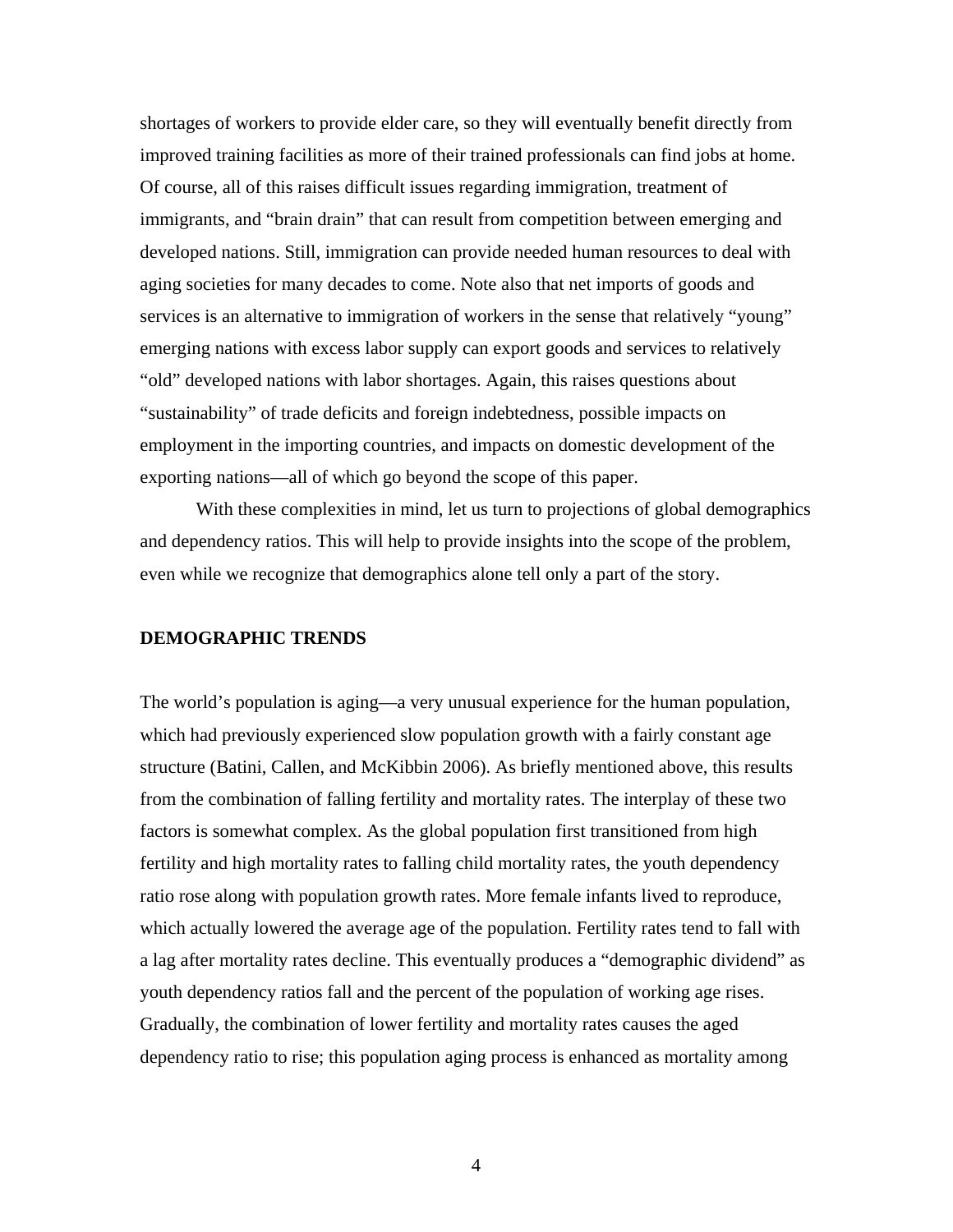elderly persons falls. In addition, the population growth rate declines and turns negative for some nations—again contributing to the aging process.

Today the world's population is growing at about 1% per year, or 74 million people—which is the difference between 130 million births and 56 million deaths annually (CBO 2005). It is projected that the global population will peak in 2050 and stabilize at about 9.1 billion. Developed nations, taken as a whole, will experience falling population, although the United States population will continue to grow (ultimately expanding by about one-third); the population of emerging nations will grow just slowly enough after 2050 to replace the population lost by developed nations. Over the next 20– 30 years, emerging nations will actually enjoy a demographic dividend as fertility rates fall and the percent of population of working age rises. Eventually, however, the combination of lower fertility and falling mortality will age even the emerging nations. Indeed, the aging process will be much quicker for emerging nations than it has been for the developed nations—the speed of aging is rising quickly.

There are several ways to track aging:

- 1. Median age: The median age of the world's population is projected to rise from 27 years in 2000 to 37 years in 2050 (Batini, Callen, and McKibbin 2005). Most industrial countries already have a median age above 31. Japan's average age recently reached 40—the first country to achieve that feat (Bloom and Canning 2004); most developing countries have a median age below 25, and a few have a median below 15 years.
- 2. Aging index = (for example),  $(100)$ <sup>\*</sup>(number aged 65+ years)/(number aged 0–17 years). This is the ratio of the aged to the young. By 2030, most developed nations will have an aging index above 100; Japan will be above 200.
- 3. Aged dependency ratio = (for example), (number aged 65+ years)/(number aged 18– 64 years). This gives an indication of the "burden" placed on those of normal working age of supporting the elderly—although we must keep in mind the issues raised in the previous section. This is one of the most often cited ratios in the Social Security debate; it is closely related to the beneficiary-support ratio, which is a ratio formed by the number of Social Security beneficiaries over the population paying payroll taxes.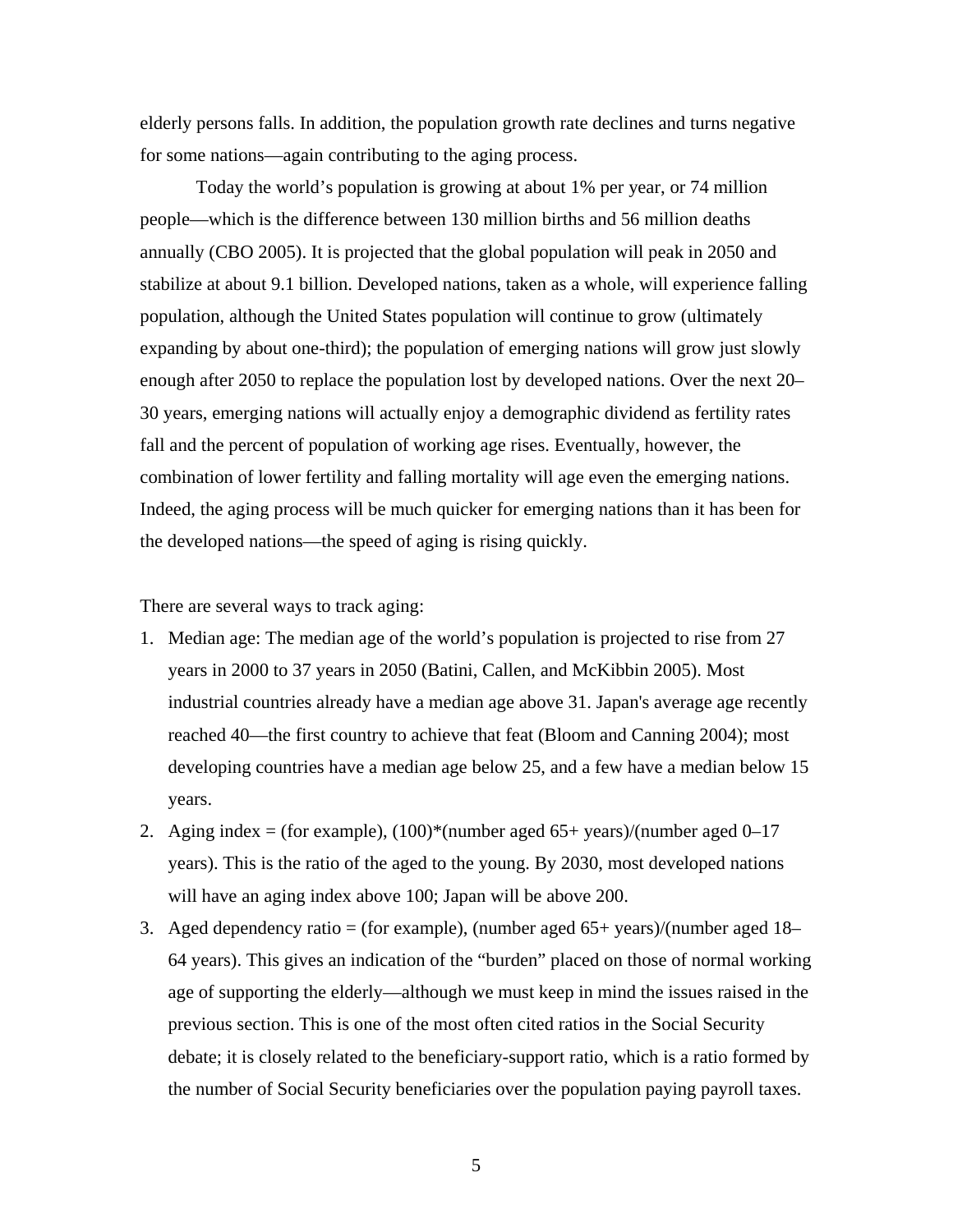South Korea has the fastest rising aged dependency ratio (number aged 65+/number aged 20-64): in 2000 the ratio was 10%, but it will rise to 69.4% in 2050 (AARP 2005).

- 4. Youth dependency ratio = (for example), (number aged 0–17 years)/(number aged 18–64 years). This measures the burden of supporting the young, again with the caveats noted above. As fertility rates fall, this ratio tends to fall—although that can be postponed in the case of a nation that is transitioning from very high to lower child mortality rates.
- 5. Total dependency ratio  $=$  aged dependency ratio  $+$  youth dependency ratio. This measures the total burden placed on those of working age.

Over the next half century, the share of the global population made up by those of normal working age will remain constant, while the youth dependency ratio will fall and the aged dependency ratio will rise. For example, if we define the working population as those aged 18 to 64 years, this remains a constant share at 59–60% of global population over the next 50 years (Figure 1).



 **FIGURE 1: Working-Age Population Shares** 

<sup>(</sup>Source: Population Division, Department of Economic and Social Affairs, UN; medium variant)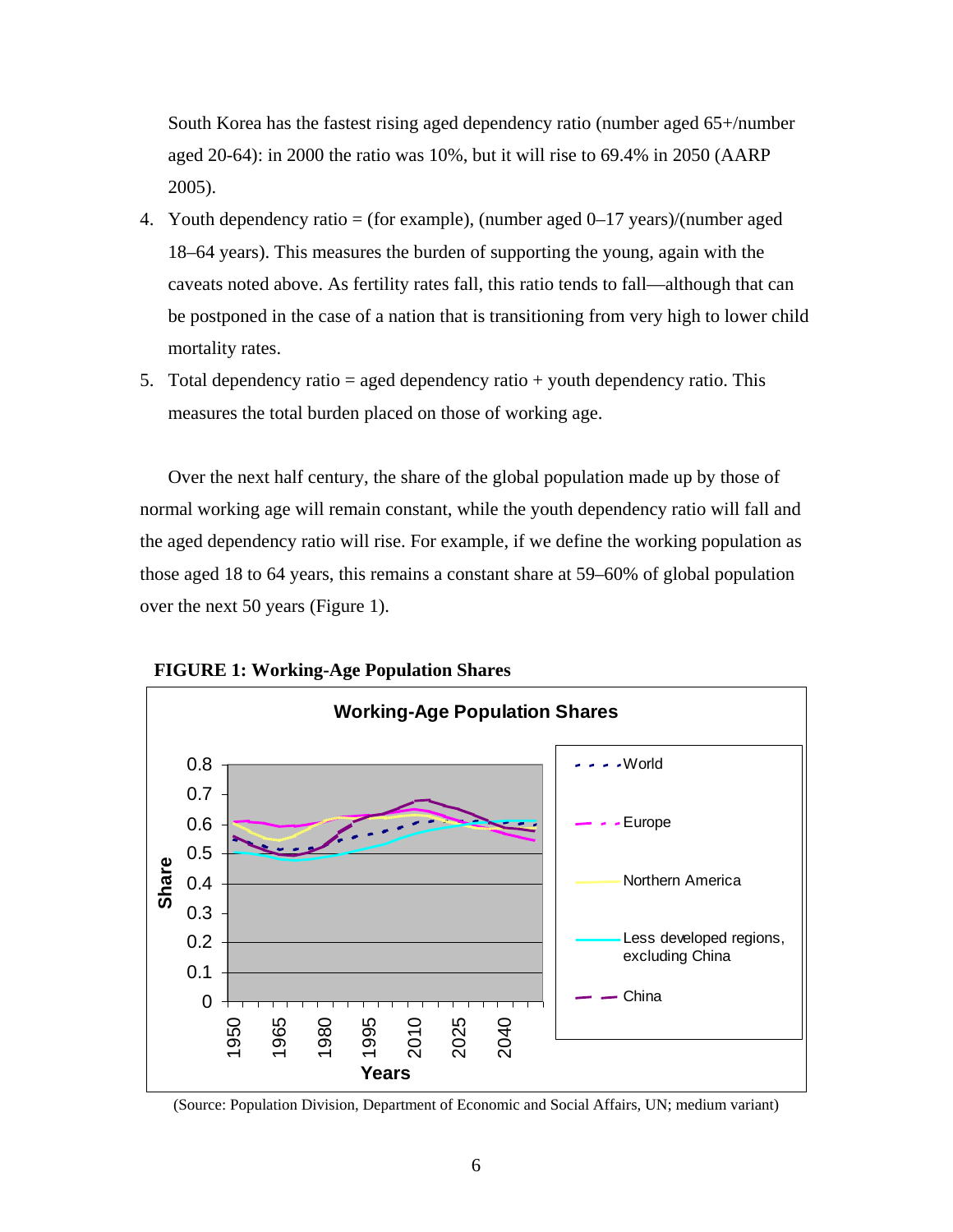The share of the population aged under 18 will fall from the current 34% to about 24%; the share of the population that is aged rises from 7% to 16% (CBO 2005). Of course, the results vary across countries. In the United States, the share of the population made up by those of working age (again, defined as age 18–64) will decline by 4% points; the youth dependency ratio will also fall by 4% points as the aged dependency ratio rises by 8 % points. Taking all the developed nations except the United States, the working age population will decline by 10% points and the youth dependency ratio will fall by 2% points so that the aged dependency ratio will rise by 12% points. Among the emerging nations, the youth dependency ratio will fall by 15% points, the aged dependency ratio will rise by 10% points, and the working age population will rise by 5% points (the demographic dividend). Somewhat surprisingly, China will actually be older than the United States by 2050, as its aged dependency ratio rises by 16% points, its youth dependency ratio falls by 8% points, and its working age population falls by 8% points (all data are from CBO 2005).

It is also surprising to compare these projections with historical data (see Figure 1). The working age population was actually a lower percent of the population in the recent past than it is projected to be in the future. Most countries reached the low point some time between 1965 and 1980—with developed nations reaching the trough earlier than emerging nations with a larger population of young. As mentioned above, the ratio is projected to remain constant for the world as a whole through 2050, but many nations will experience a falling proportion of the population of working age. Still, it is important to recognize that this ratio remains in a very tight range across the major groupings of nations, with projections of the ratio converging on 55% (for the more developed nations excluding the United States) to 62% (for less developed nations excluding China and the least developed nations)—a generally higher ratio than they had in 1950, and significantly higher than at their respective troughs. From this perspective, the globe as a whole, and even many nations individually, have already lived through the worst "demographic time bomb" in terms of the total dependency burden placed on the population of normal working age. What is new is that more of the burden is due to relative growth of the elderly population.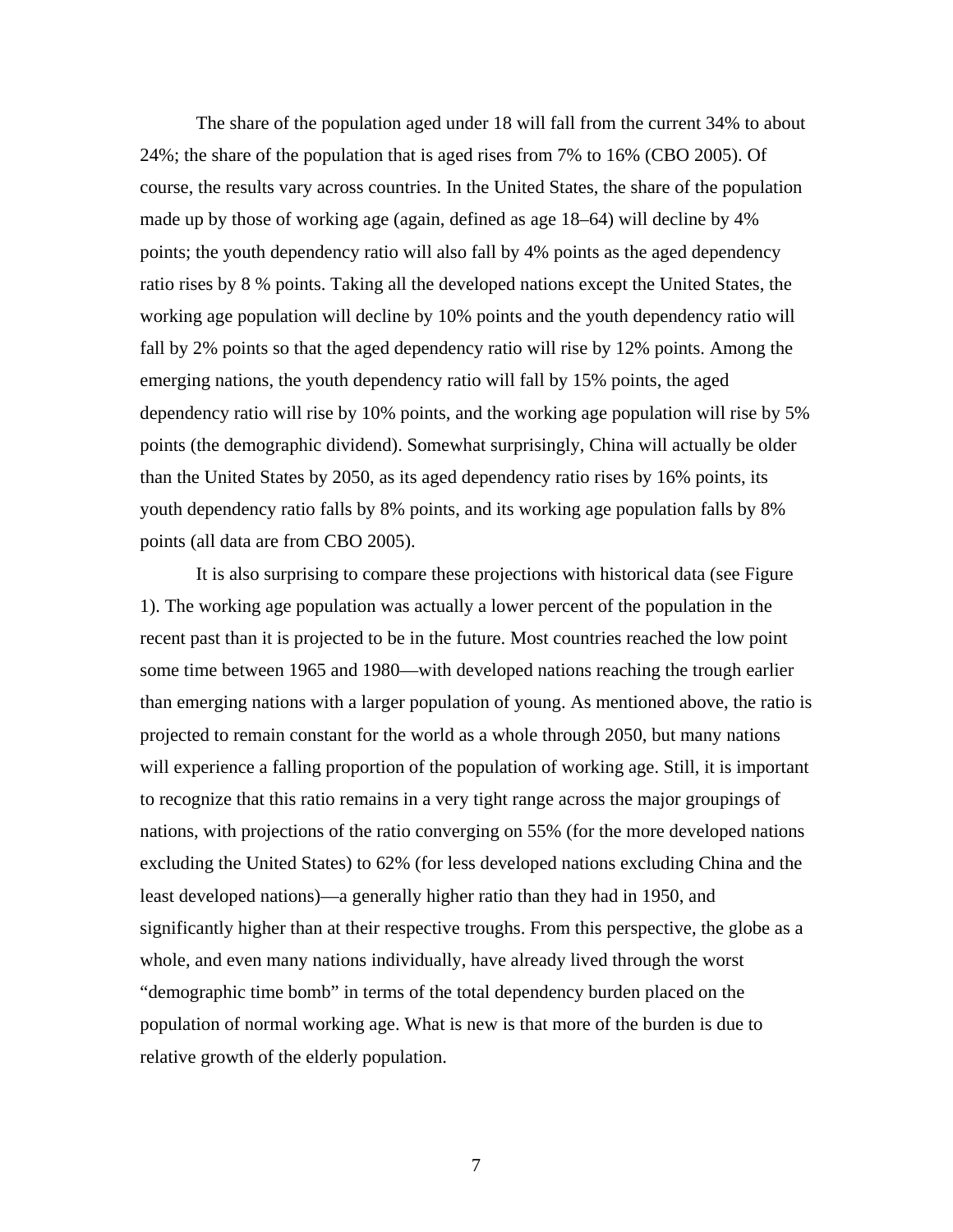It is useful to examine population pyramids to get a better picture of the demographic changes involved. Figure 2 shows the evolution of the population pyramids for the world, while Figure 3 presents pyramids for the United States, each presenting a snapshot of the distribution of the population by age.



### **FIGURE 2: WORLD POPULATION PYRAMIDS**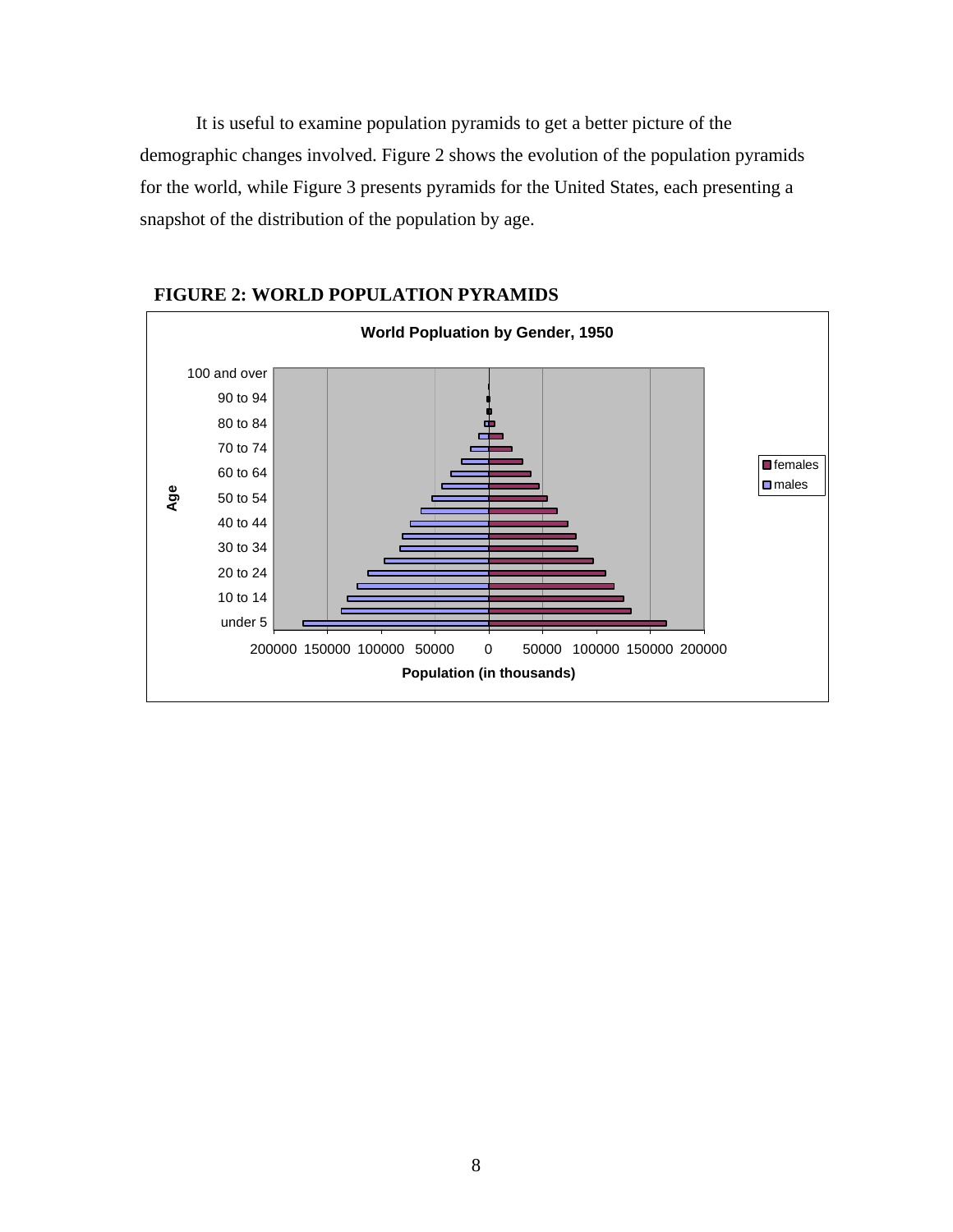



(Source: Population Division, Department of Economic and Social Affairs, UN; medium variant)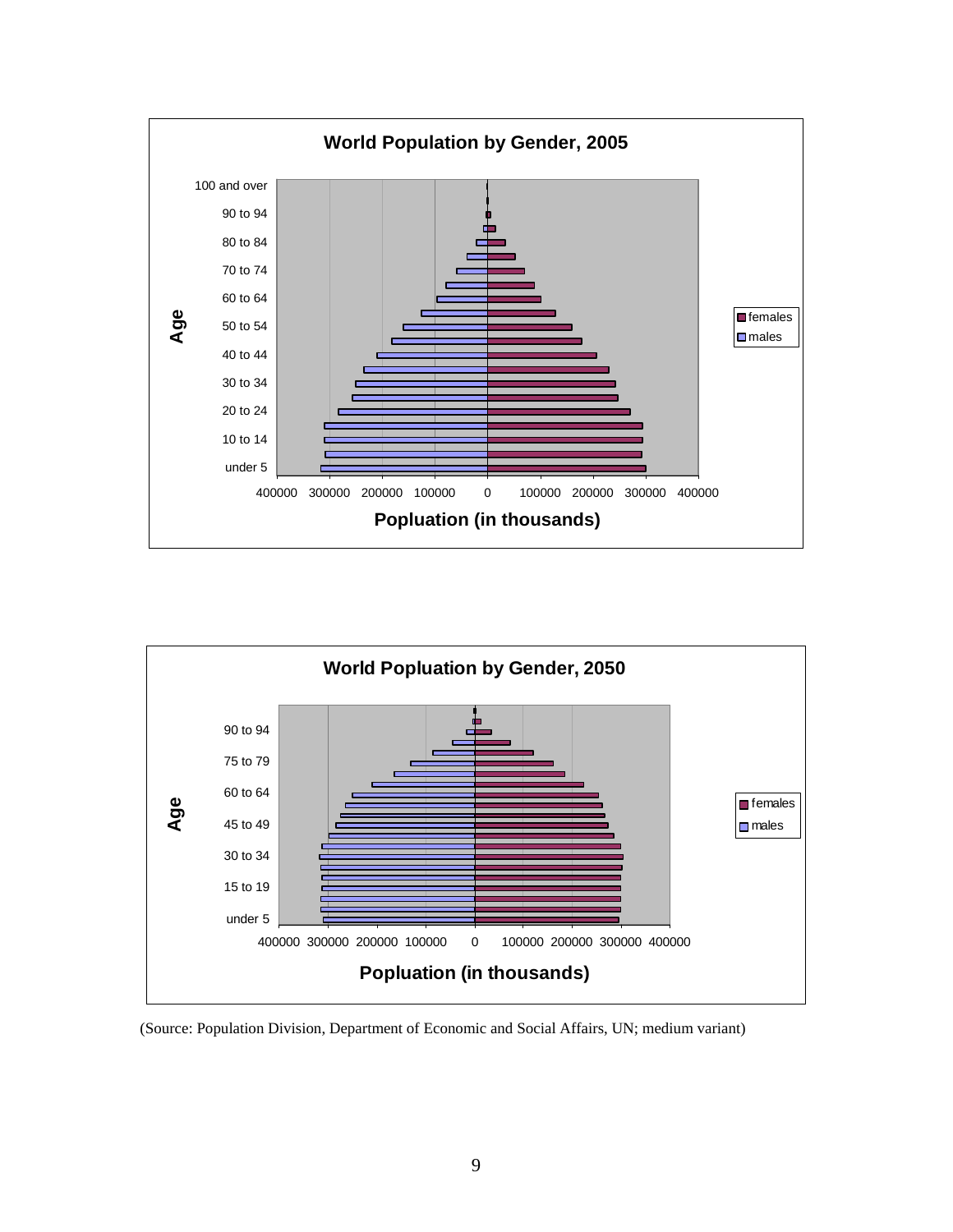

# **FIGURE 3: U.S. POPULATION PYRAMIDS, SELECTED YEARS**

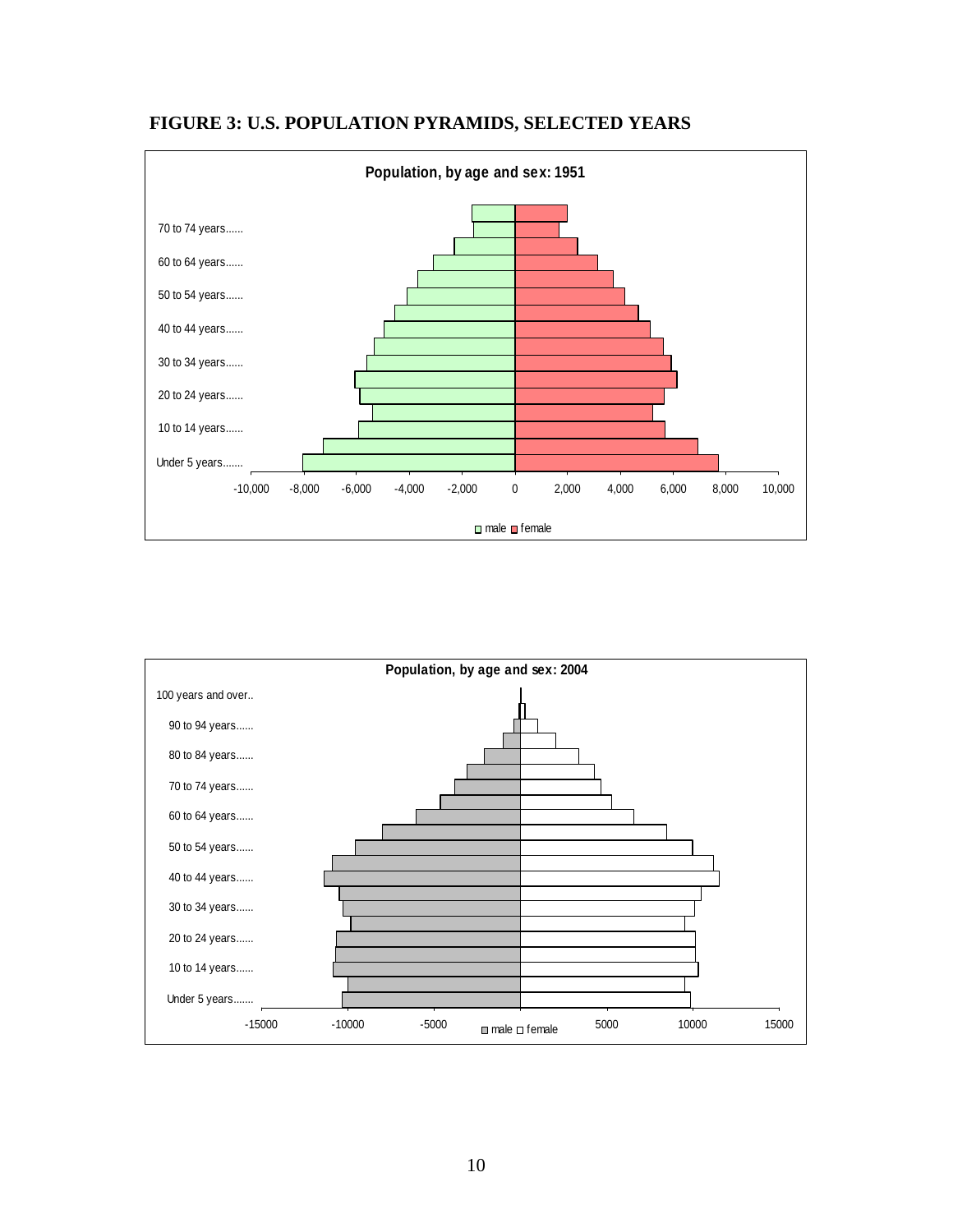

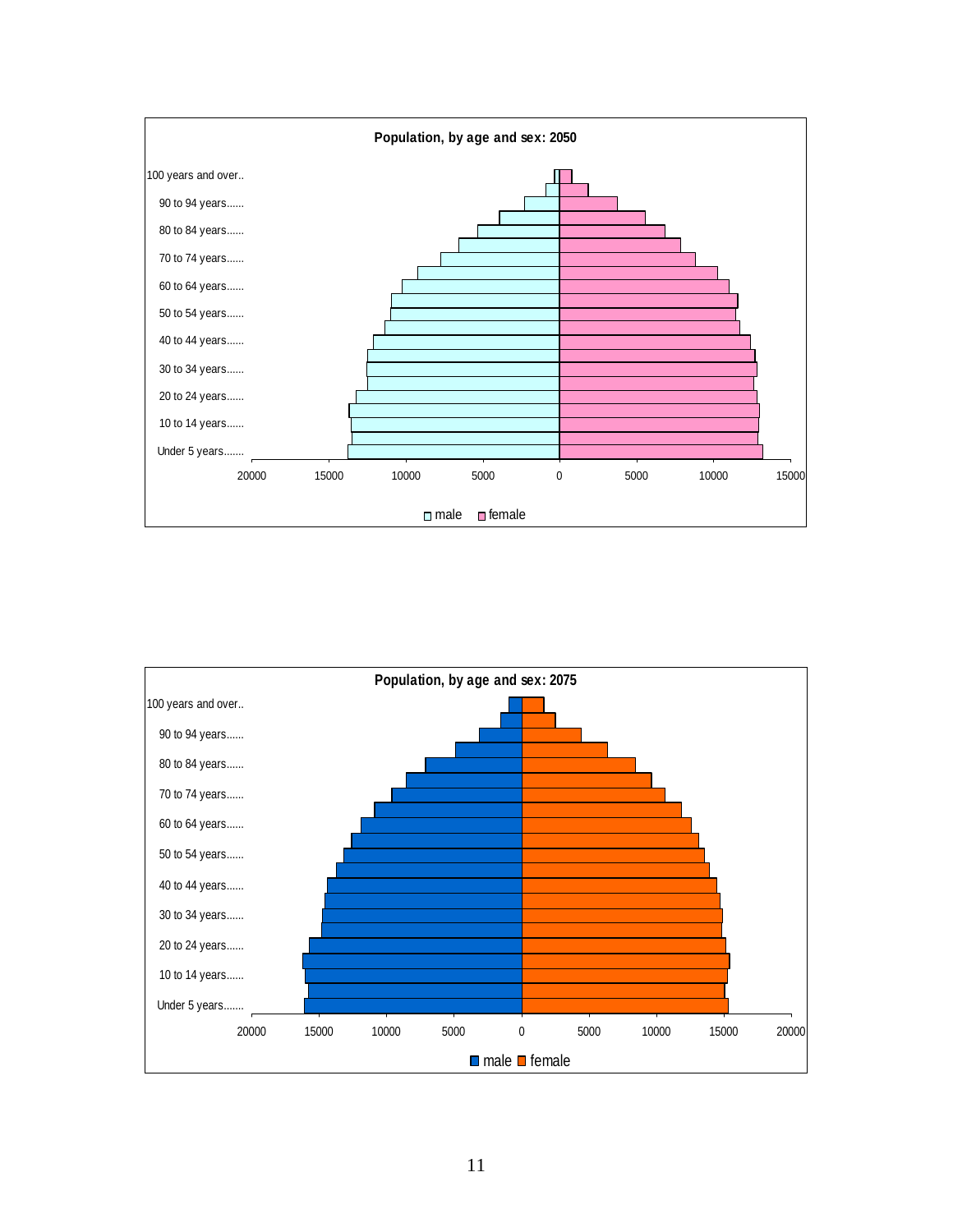

Source: U.S. Census Bureau

The pyramids for the world show the years 1950, 2005, and 2050, while the pyramids for the United States show the years 1951, 2004, 2050, 2075, and 2100. A "normal" pyramid would have a broad base, with each older age group having a smaller population—up to a sharp peak at the oldest age group. A sharp decline of fertility rates would reduce the size of the base; falling mortality rates among the young would tend to convert the pyramid to a column at the lower age group range. Falling death rates among middle aged and senior age groups would generate a columnar shape at the older age end of the spectrum. Finally, a baby-boom bulge would move up the age distribution through time. As these figures demonstrate, the United States is already a substantially aged society, with a distinct columnar shape (except at the oldest age groups, where the figure is sharply peaked), rather than a pyramid shape. The baby-boomer bulge is obvious as we move through time, but will have disappeared by 2050. The world population pyramid still displays a normal pyramidal shape today, except at the youngest age groups. By 2050, however, the figure for the world population looks quite similar to that of the United States. The United States figures presented for projections beyond 2050 look very similar to the 2050 pyramid—columnar with a sharp peak, and with a slowly growing population in the highest age groups as longevity increases. As these long-term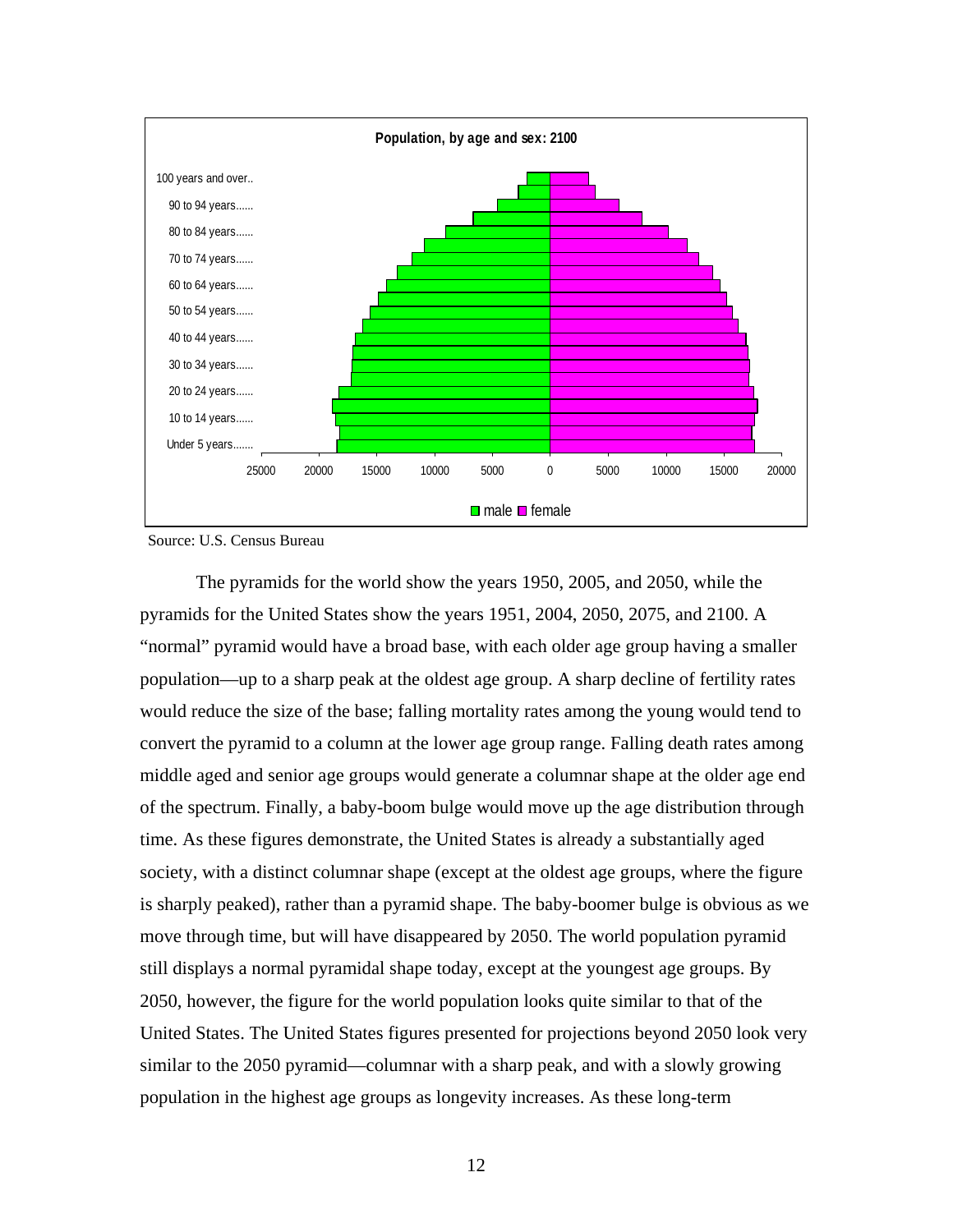projections indicate, however, there are no major demographic surprises looming late this century.

It might be supposed that low fertility combined with steadily falling mortality rates could eventually produce an inverted pyramid, with a tiny population of young people, a moderate number of people of working age, and a huge population of elderly people. However, this cannot happen, except in exceedingly unusual circumstances (such as an epidemic that disproportionately killed the young; or in the case of a society that will disappear because of failure to reproduce—see below), because of the distribution of death probabilities by age. Figure 4 shows current United States death probabilities, which rise rapidly with age beyond 70 years.





Source: The 2005 Annual Report of the Board of Trustees of the Federal Old-Age and Survivors Insurance and Stability Insurance Trust Funds, U.S. Government Printing Office, Washington, D.C.

While rising longevity will push this curve out, it will not be likely to change the shape of the curve very much. For this reason, the United States population pyramids of the distant future will not be inverted. However, for a few nations (Japan and Italy, for example) with very low fertility rates and negative population growth, the pyramids can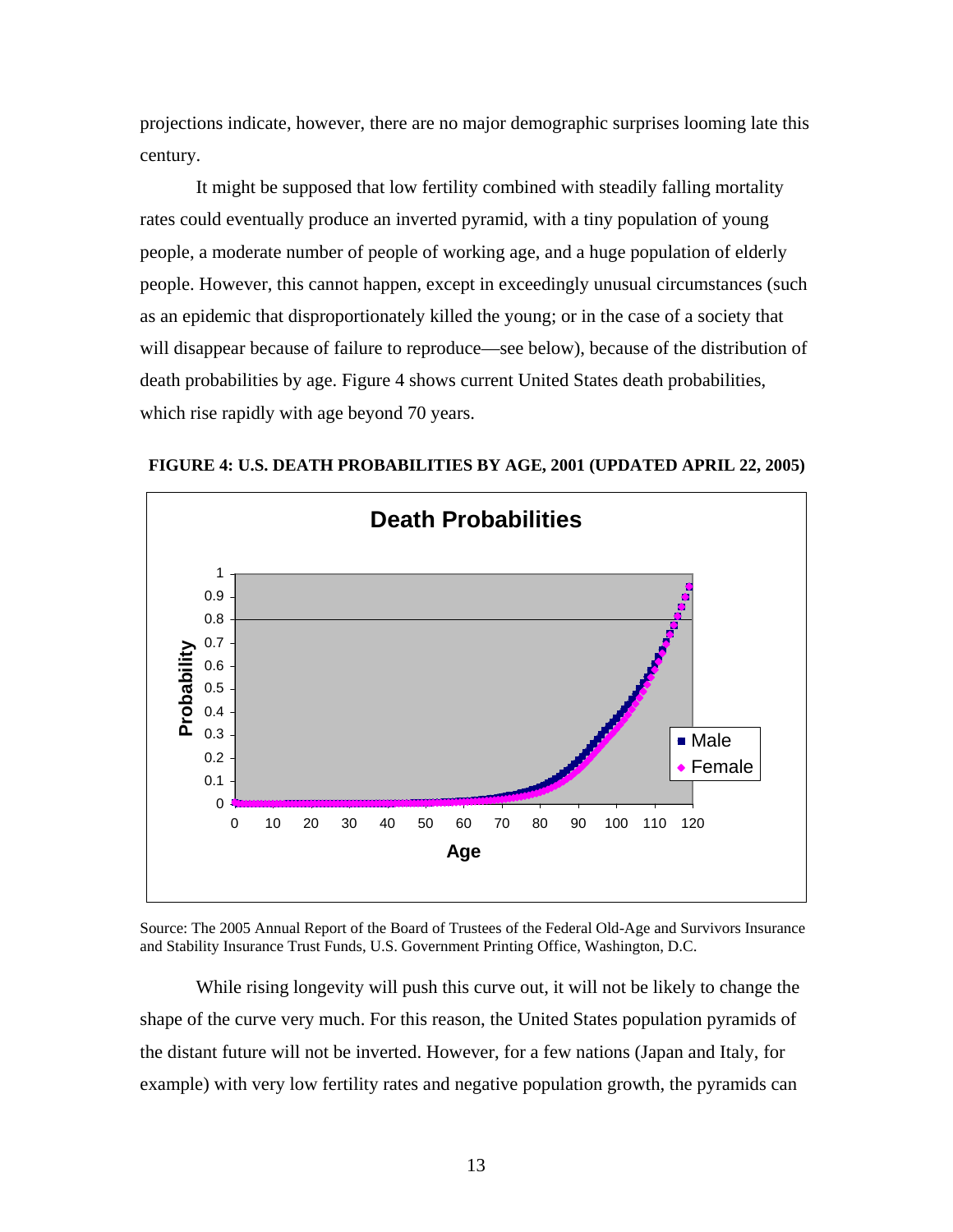become inverted during a transition period. If we carry negative population growth through an infinite horizon, we eventually obtain a population of zero when the last elderly person dies. Exactly how nations like Japan and Italy will ultimately react to declining (and aging) populations is not known, but it seems likely that they will use some combination of incentives to increase fertility rates, as well as increased immigration, to avoid that fate. Finally, even if a handful of nations do achieve inverted pyramids, the world as a whole will not—unless the human population is destined to shrink and finally disappear from the planet.

### **IMPLICATIONS FOR SOCIAL SECURITY SYSTEMS**

Over the past several decades, there has been rising concern about the ability of nations to provide for their aging populations. The OECD (2000) bluntly states that "[w]ithout tax increases or tax reforms, governments cannot afford to pay future retirees the benefits they are currently paying out." President Bush's Social Security reform commission even called the current program "broken" and "unsustainable" (CSSS 2001). A number of nations have already scaled back promises made to new and future retirees; some have moved toward privatization and others have considered various "reforms" that would put more responsibility on individuals for their own retirement. The United States, in particular, made major changes to its Social Security system in 1983 when it embraced "advanced funding" based on the notion that accumulation of a large Trust Fund surplus could reduce future burdens of supporting retiring baby-boomers. In addition, partial privatization, slower growth of benefits, and higher taxes have all been proposed. The primary driving force behind global efforts to reform social security systems is the perceived unsustainability of current programs in the face of rapidly aging populations. Future burdens on workers are said to be too large to permit today's systems to persist without fundamental change.

The problem, of course, is that each worker in the future will have to support more social security system beneficiaries. This results from low fertility and rising longevity, which means fewer people of working age and more years spent in retirement for a given normal retirement age. Even worse, working lives have been compressed in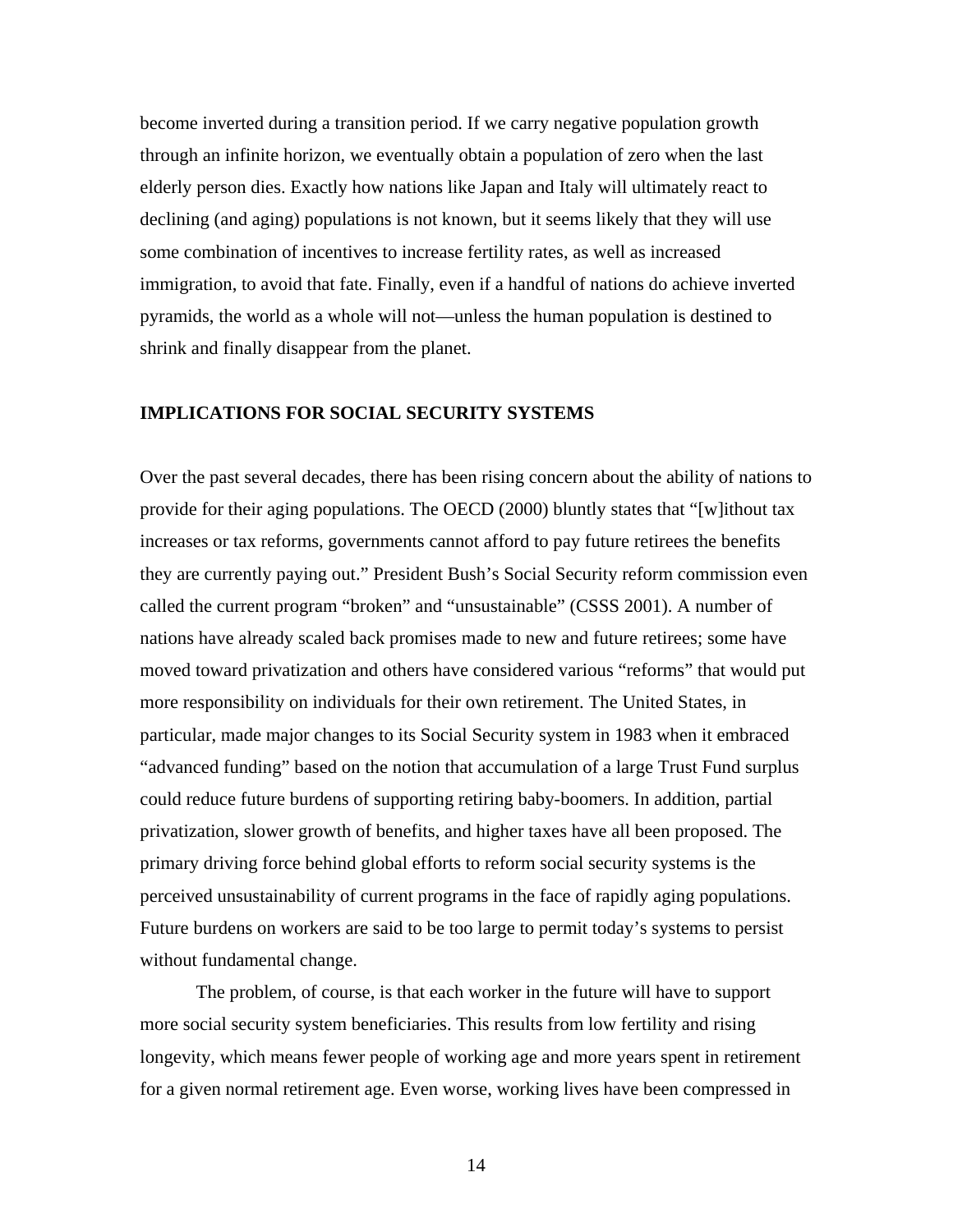many developed countries, as working is postponed until after college and as average age at retirement falls. For example, in 1970 the average French male worker collected a pension for 11 years after retirement; today, he can expect to collect a pension for 21 years (Norris 2005). In France, the average retirement age for both men and women is well under age 60; in Italy and Germany it is around age 60 (Norris 2005). As the normal age of entering the workforce is postponed to 22 years, or even 28 years, because of extended full-time schooling, working lives will total as little as 30 to 35 years. As a result, tax rates must rise to support "paygo" benefits systems (and individual savings must rise to support retirement).

A simplified formula for the necessary tax rate for a paygo social security system is:

## $T = [P(a2)]/[W(a1)]$

where P is the average pension benefit, T is the tax rate on wages, W is the average wage, a1 is the percent of the population of working age, and a2 is the percent of the population that is aged (Derived from Burtless 2005). As a1 falls and a2 rises, the required tax rate rises for given values of wages and benefits. Hence, we can calculate the necessary increase of the tax rate to maintain a paygo system as the population ages. However, as noted above, this is far too simple because it presumes that the percent of those of working age that are working is constant, and that those who are aged do not work (or, at least, that the percent working does not change). If employment rates rise, this can offset pressures on tax rates, even as the percent of the population of working age rises. As discussed above, employment rates for women in the United States have risen on a longterm trend. In addition, there has been a gradual, but sustained, increase of labor force participation rates by aged men in the United States since the mid 1990s. Some European nations hope to duplicate that phenomenon, for example, by making age discrimination illegal, as in the UK and the Netherlands, or by improving incentives to work longer by linking benefits to contributions, as in Italy and Sweden (AARP 2005; OECD 2000). Falling unemployment rates also reduce the necessary tax.

Another useful measure of the rising burden of public social security systems is the projected rise of the ratio of publicly-provided old age benefits to GDP.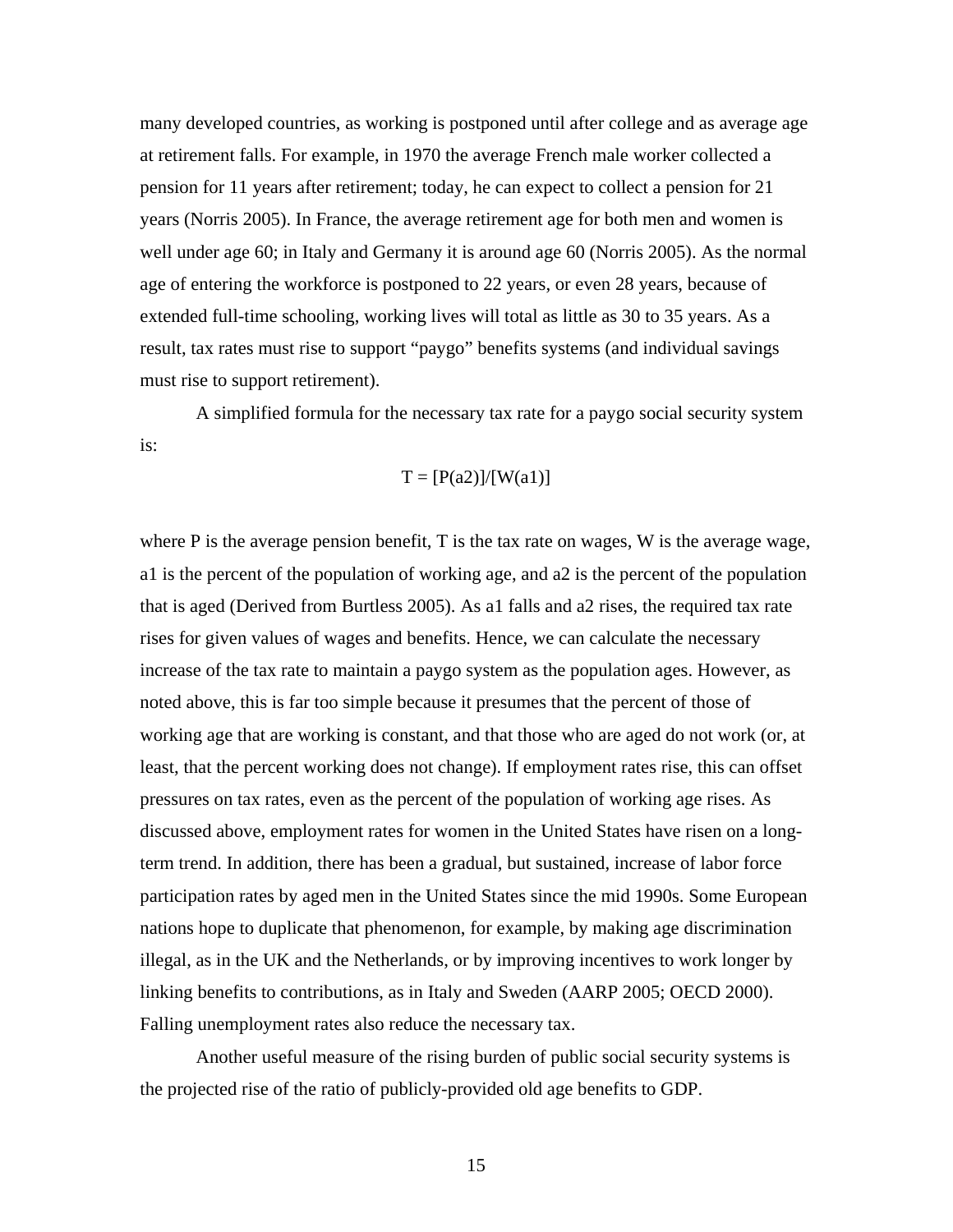### **FIGURE 5: OASDI EXPENDITURES AS A PERCENT OF GDP**



Source: The 2005 Annual Report of the Board of Trustees of the Federal Old-Age and Survivors Insurance and Stability Insurance Trust Funds, U.S. Government Printing Office Washington, D.C.

Figure 5 plots current and future United States Social Security (OASDI) expenditures as a percent of GDP, which will rise moderately from less than 4.5% today to over 6% by 2030 as baby-boomers retire. The ratio then stabilizes at less than 6.5% through 2080. Burtless (2005) reports that old age pensions as a percent of GDP also rise at a moderate pace for the G-7 nations (some actually project a falling percent), however, the relatively slow growth is, in part, due to recent reforms that scaled-back promises. Measured relative to GDP, the share of output that will have to be shifted to publicly-provided social security pensions provided to tomorrow's seniors in highly developed nations is surprisingly small, given projected demographic changes. Of course, this is only a portion of the resources that will be needed by elderly people in the future, as social security represents only one leg of the retirement stool. Still, as measured solely by the percent of GDP absorbed by social security, the changes are fairly moderate.

There are two separate issues regarding this future shift of resources. The first concerns the means used to achieve the redistribution. In an extended family structure,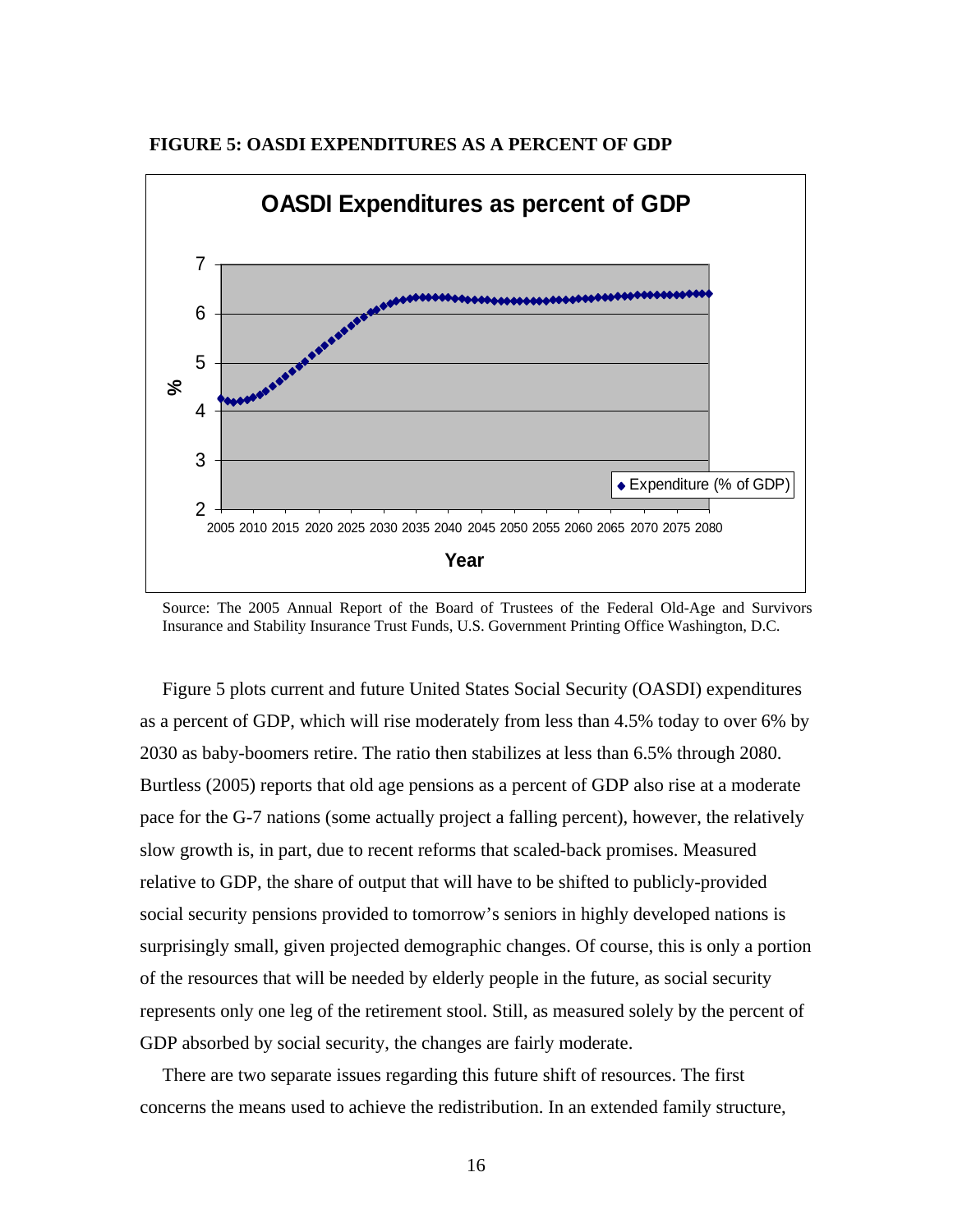much of the shift could be achieved outside the market through redistribution of marketpurchased output within the family and through provision of elder care services (outside the market) by family members. With the growth of independent living by seniors, more of the shift of resources will be achieved through the market—with seniors using money obtained from their accumulated savings, from private pensions, and from public pensions to purchase output. Assuming that the method used to achieve the redistribution of marketed output does not impact total production, then the question comes down to designing a politically feasible policy to distribute output as desired among each age group (young, working age, elderly) and within each age group. Obviously, that is easier said than done, but will almost certainly include some combination of market and government, and will rely heavily on some sort of "tax and spend" program. There is also the possibility that output is not invariant to the redistribution method adopted. Again, that is a difficult topic. Much has been written on these issues—including a lot by me but these matters are beyond the scope of this chapter. See Wray (1990–91) and Papadimitriou and Wray (1999a and 1999b) for more discussion.

The second issue concerns the likelihood that future production will be adequate to meet the needs of all age groups. If not, then the method used to distribute that inadequate distribution comes down to a question of triage. Many reformers seem to presume that triage will be necessary, citing the dwindling number of workers per retiree, along with projections of gargantuan financial shortfalls. However, the number of workers per social security beneficiary (which, for the United States, falls from about 3 today to about 2 in the future) provides only half the answer to the question about the ability to support future retirees. And it is probably the least important half, because growth of output will depend more heavily on growth of productivity.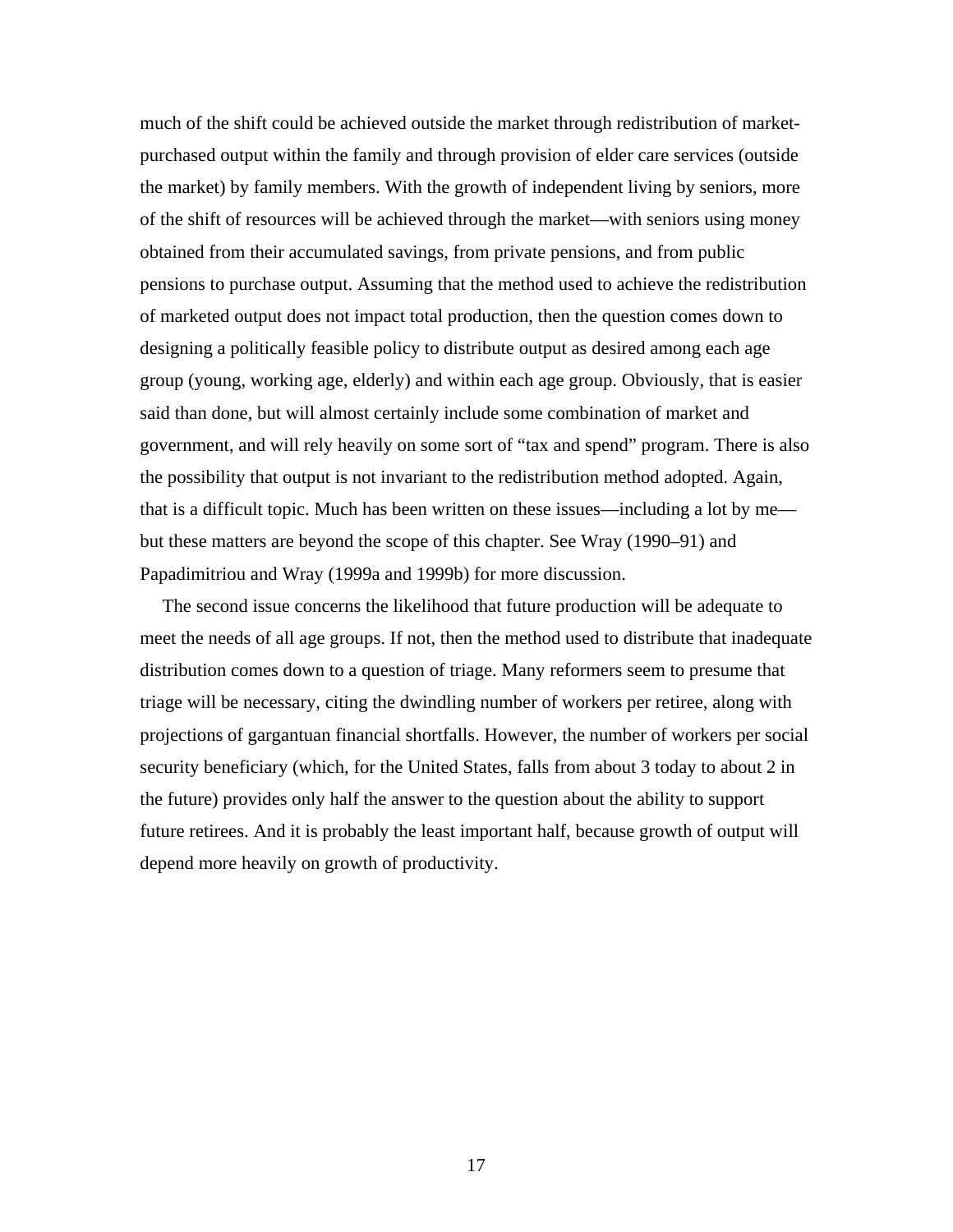#### **FIGURE 6: U.S. PRODUCTIVITY, HISTORICAL AND PROJECTED**



Source: The 2005 Annual Report of the Board of Trustees of the Federal Old-Age and Survivors Insurance and Stability Insurance Trust Funds, U.S. Government Printing Office Washington, D.C.

Figure 6 shows historical data, as well as projections for United States labor productivity. Labor productivity has approximately doubled since 1960, and will quadruple over the next 75-year period used by the Social Security Trustees for their long-range projections. The aged-dependency ratio in the G-7 countries will increase by 16% to 38% (depending on the country) between 2000 and 2050. By contrast, United States labor productivity is projected to increase by much more than 100% over the same time period. There is a lot of uncertainty associated with such long-range projections, however, the margin provided in these projections would appear to be sufficient to cover lower-than-projected productivity growth, as well as higher-than-projected growth of longevity—with room to spare.

Further, there is good reason to believe that the Social Security Trustees have been overly cautious in projecting productivity growth, as their projections are influenced by the slow productivity growth from the early 1970s until the Clinton boom—arguably a historic anomaly (Papadimitriou and Wray 1999a; see also Langer's 2000 critique of assumptions used by the Trustees). Slow growth of aggregate demand, combined with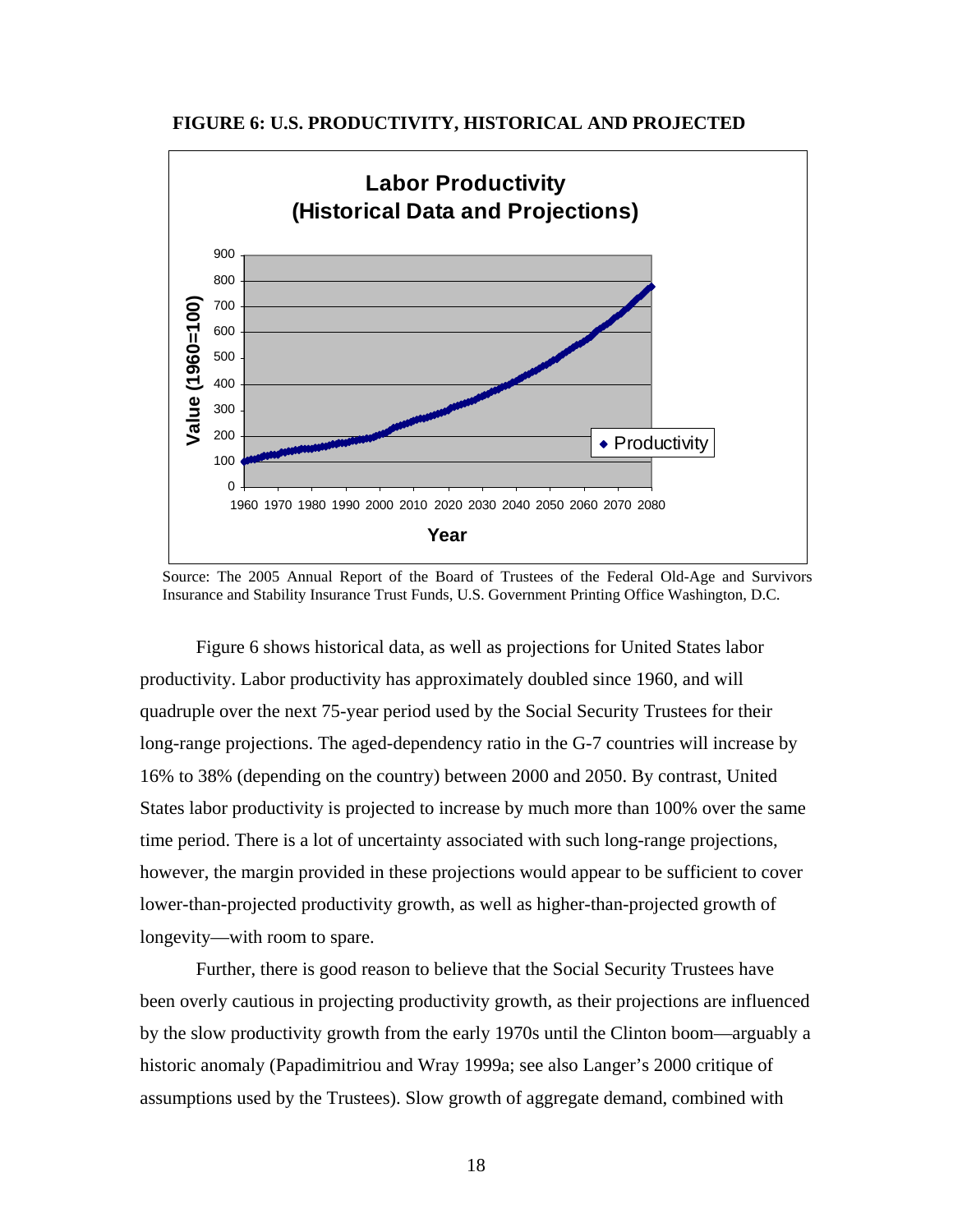rapid growth of the labor force (fueled by women and immigrants entering the labor force), led to chronically high unemployment and low wage growth. This reduced the pressure to innovate to increase labor productivity. Higher effective demand during the Clinton years, plus global competitive pressure, led to faster productivity growth in the mid-to-late 1990s (Wray and Pigeon 2002). While cheap and abundant labor abroad has held down United States wage growth in recent years, if labor markets of the future face shortages due to rising aged dependency ratios, this should spur better wage growth and faster productivity growth.

Indeed, it is worth noticing that between 1970 and 1995, the United States and Canada had significantly lower productivity growth (growing by only about 20% and 30%, respectively, over the 25 years) than did other OECD nations (whose productivity increased by 50% to 100% over the same period, see Wray and Pigeon 2002). By no coincidence, the employment/population ratio increased fastest in the United States and Canada, and slowest in those nations with the highest productivity growth (Japan and Italy actually experienced a declining employment/population ratio together with very high productivity growth). This is because the two are related through an identity: per capita GDP growth equals growth of the employment rate (workers divided by population) plus growth of productivity per worker. If demand growth is sufficient, then slow growth of the labor force can be compensated by faster growth of productivity. The evidence surveyed in Wray and Pigeon seems to indicate low productivity growth experienced in the United States (and Canada) from 1970 to 1995 was due to growth of demand that was too slow to accommodate growth of the labor force plus moderate growth of productivity. In a sense, the United States "chose" the combination of high employment growth and low productivity growth, while Europe and Japan "chose" low employment growth and high productivity growth to achieve fairly similar per capita real GDP growth.

By the mid 1990s, the Clinton boom was so strong that even robust employment growth could not accommodate all the demand. This helped to generate the famous "new economy" productivity boom (that really had little to do with the new economy—see Wray and Pigeon 2002, as well as Gordon 2000). Note also that fairly rapid productivity growth has continued during the "jobless" Bush recovery, as sluggish growth of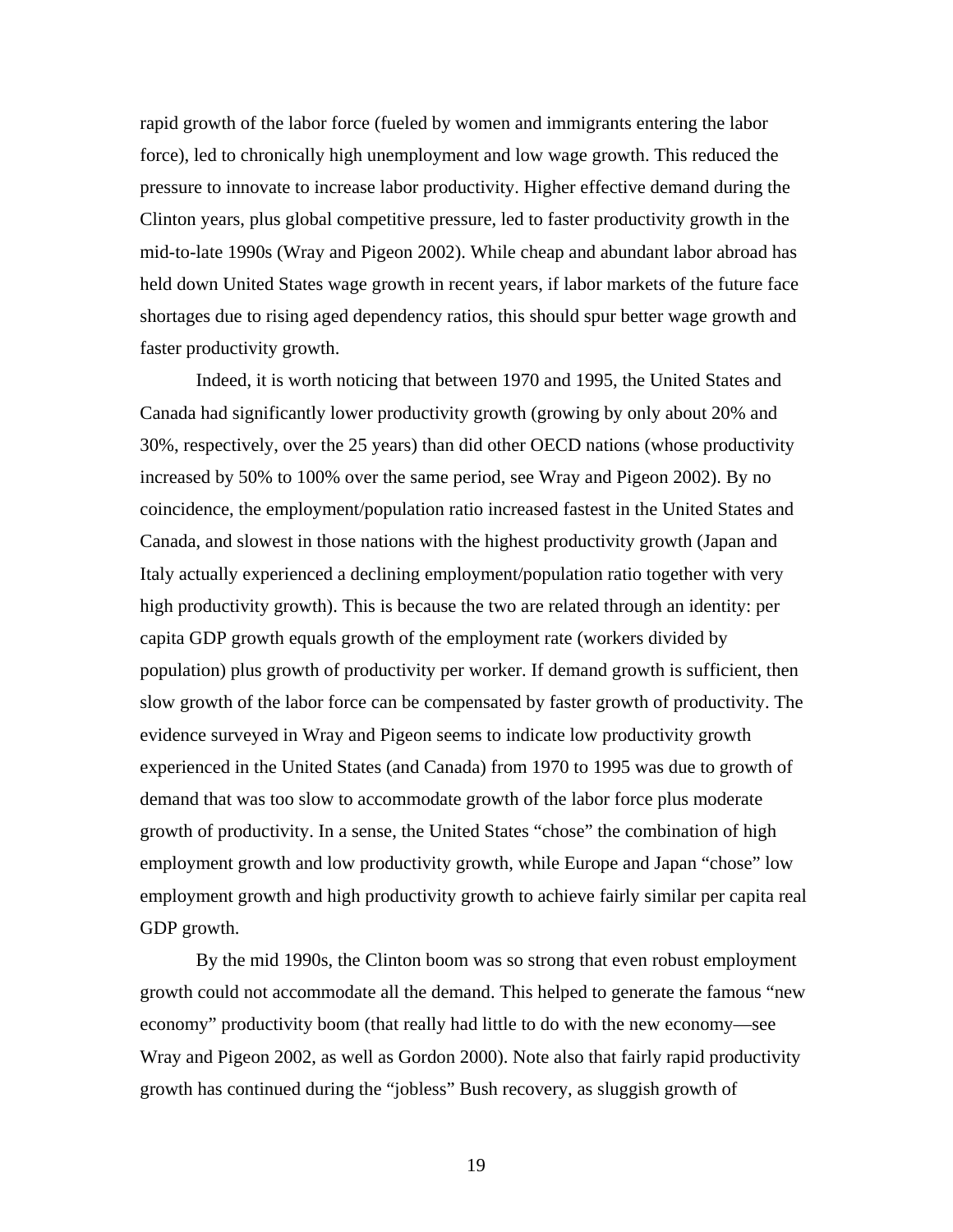aggregate demand has imposed a trade-off of productivity versus jobs, and for a variety of reasons, job creation lost.

Indeed, an aging society could help to generate favorable conditions for achieving sustained high employment with high productivity growth. As the number of aged rises relative to the number of potential workers, what is required is to put unemployed labor to work to produce output needed by seniors. Providing social security benefits to retirees will generate the necessary effective demand to direct labor to producing this output. Just as rapid growth of effective demand during the Clinton boom allowed sustained growth of the employment rate, even as productivity growth rose nearer to United States longterm historical averages, tomorrow's retirees can provide the necessary demand to allow the United States to operate near to full employment with rising labor productivity—a "virtuous combination" of the high productivity growth model followed by Europe and Japan from 1970–95 and the high employment model followed by the United States during the 1960s, as well as during the Clinton boom.

Finally, we return to the benefits of slower population growth, and to falling youth-dependency ratios. As discussed, the total dependency ratios for the world as a whole, and for most countries, will not change significantly because falling youth dependency ratios will offset rising aged dependency ratios. This leads to several issues. First, it could be the case that it takes fewer real resources to take care of the young than required to care for the elderly, although that is not obvious in the case of a rich, developed nation. Note also that just as the time spent in old age is rising as longevity rises, the time spent in young age is extended by full-time study in college and graduate school. When the youth dependency ratio was higher, our population was growing fast and required private and public investment in the infrastructure needed for the care of the young. Very few young people die in a rich nation—so almost all of the young grew up to be working age adults, and will become an elderly "bulge" as they retire. Much of the infrastructure we built to take care of the baby boom is still with us, and will be with us for years to come, including houses, hospitals, schools, dams, highways, and public buildings. As the baby boomers age, we may have to convert schools to senior citizen centers and hospitals to aged care facilities. However, we took care of the baby boomers with relatively few workers in 1960, and common sense implies that we ought to be able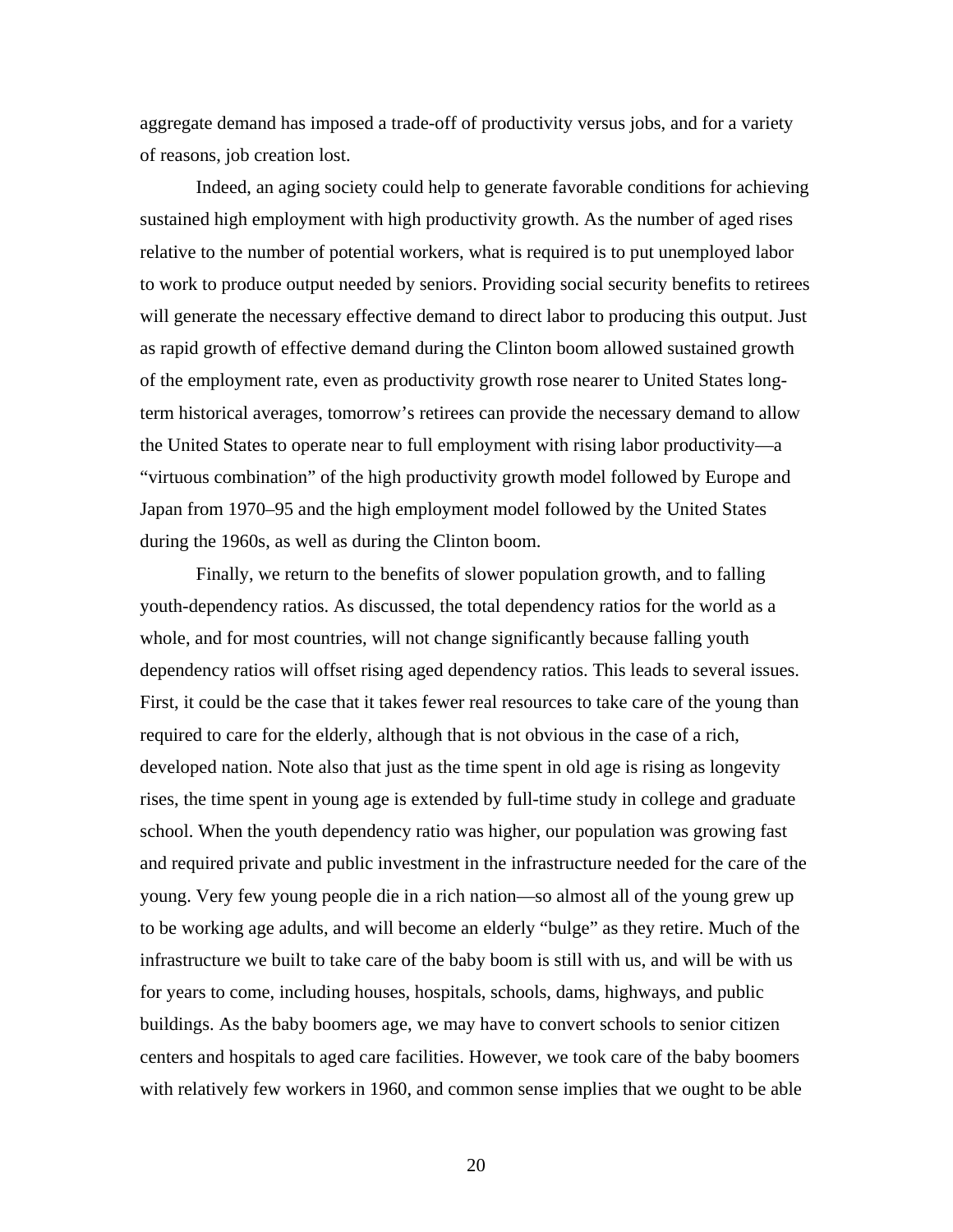to take care of them when they are elderly. Again, as we have discussed, once the babyboomer bulge is gone, it appears that projected productivity growth will be more than sufficient to provide adequate output for all age groups.

The second issue generated by this demographic transition is political: workers might be more willing to support kids—especially if they have them—than the elderly. Based on current debates—which include a lot of aged-bashing—that would be a safe conclusion. However, the distribution of social spending in the United States today certainly does not reflect that bias, as federal spending on the elderly is many times greater than spending on children. Even if the population truly does prefer social spending on the young—despite all evidence to the contrary—the political climate might change as the number of elderly rises relative to the number of children. The typical United States worker in 1960 had 3.7 kids and perhaps one grandfather and a couple of grandmothers. In 2080, the typical worker will have fewer than two children, but might have four grandparents and some great grandparents—and maybe even a great-great grandparent to support. Further, all those elderly people will be of voting age, likely with voting rates above that of tomorrow's workers. It is hard to believe that political support for public spending on the elderly will wane as the population ages. Rather, the same sort of social effort put into preparing our nation for the wave of baby-boomer children could help us to prepare for the waves of seniors over the next couple of decades and beyond.

When formulating policy, it is necessary to distinguish between financial provisioning and real provisioning for the future. Individuals can provide for their future retirement by saving in the form of financial assets. These will then be "liquidated" to purchase the output needed during retirement. Assuming no change in the distribution of population by age, this process can work fairly smoothly as those of working age purchase the financial assets unloaded by those who are retired. Still, it is important to note that accumulation of financial assets does not guarantee that retirees will be able to obtain output—even if they can sell their financial assets—as they will be dependent upon: a) those of working age to produce sufficient output, and b) a well-functioning market system in which a portion of the produced output is sold. If this is the case, the retired population bids for the marketed output, using proceeds from the sale of financial assets.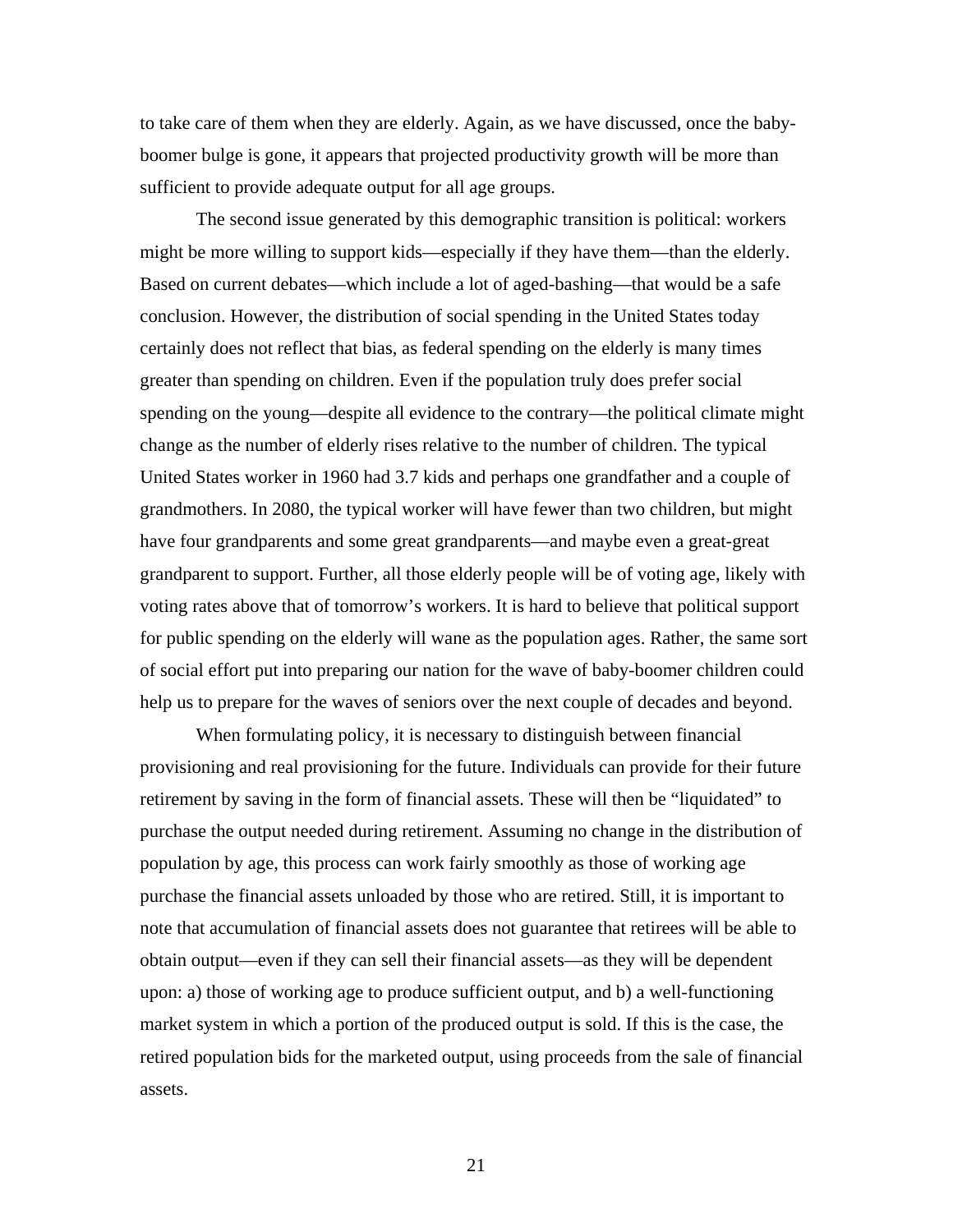Things become more difficult if the distribution of the population by age changes significantly over time. A retiring baby boom might face a relatively small generation of those of working age willing to purchase financial assets, resulting in low sales prices on liquidation. Further, the relatively small number of workers might not produce much output. Note that in this case, it will do no good for the baby-boomers to accumulate even more financial assets in preparation for their retirement—they will still face a future in which output is relatively small and demand for their financial assets is small. Some research into equity market bull and bear runs does find that such demographic trends affect share prices. In the face of such negative demographic trends, baby-boomers could instead try to individually accumulate output (rather than financial assets) so that they could provide for their retirement in *real* terms. However, aside from housing, it is very difficult to set aside real goods and services for the distant future. Note that accumulation of equities does not guarantee access to real goods and services in the future; only accumulation of the real assets behind the equities can ensure that the retiring babyboomer could use them to produce desired output for own-use.

Can public policy prepare for a retiring baby boom bulge through "advance funding"—that is, by accumulating a large trust fund? As I have argued in several pieces, it cannot (Wray 1990–91, 1998, 1999, 2005; Papadimitriou and Wray 1999a, 1999b). Even leaving to the side the issues raised in the previous two paragraphs, a social security trust fund (such as that existing in the United States) provides no "financial wherewithal" to pay for a possible future revenue shortfall. To put it simply, the trust fund is simply a case of the government owing itself, an internal accounting procedure. In, say, 2050 when payroll tax revenues fall short of benefit payments, the trust fund will redeem treasury debt. To convert those securities into cash would require the Treasury to either issue new debt or generate tax revenue in excess of what will be required for other government spending in order to make the cash payment to the trust fund without increasing general budget deficits. This is exactly what would be required even if the Trust Fund had no "financial holdings" (Papadimitriou and Wray 1999b). Government cannot financially provision in advance for future benefit payments.

The burden of providing real goods and services to retirees in 2050 or 2075 will be borne by workers in those years regardless of the tax imposed today. If the level of goods and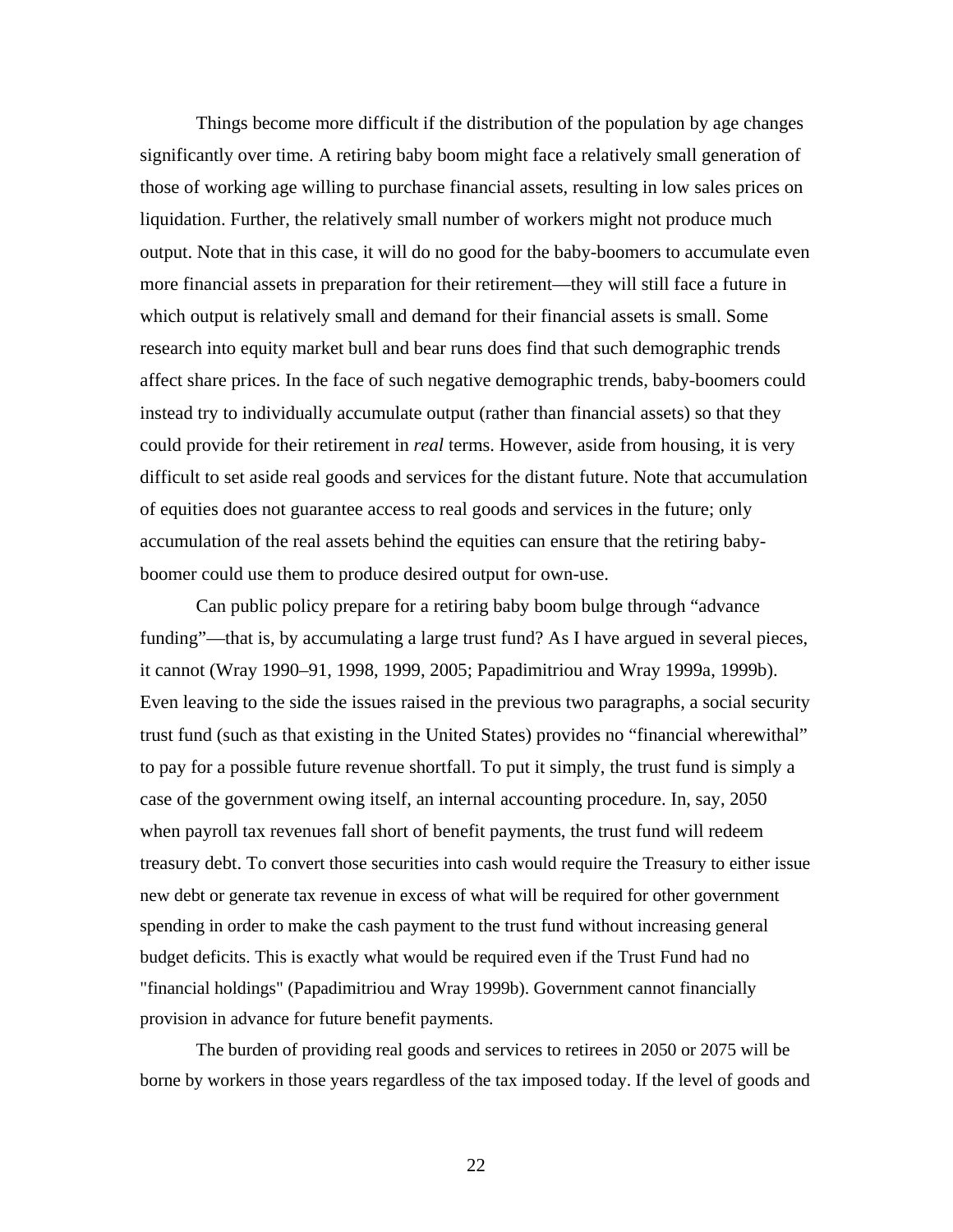services to be produced in the future cannot be increased by actions taken today, then the burden that will be borne by tomorrow's workers cannot be reduced by anything we do today. This argument hinges on the assumption that the accumulation of a trust fund does not directly affect the quantity of goods and services that will be produced in, say, 2050. Such an assumption might appear to be severe, but even most conventional theory concludes that the long-run growth path of the economy is not easily changed. Because accumulation of a trust fund is not likely to have a substantial impact on long-run growth, accumulation of a trust fund cannot assure the desired future aggregate production of resources, nor the desired distribution of resources (between workers and beneficiaries). If this is true, payroll taxes should be reduced now and then increased later so that Social Security program revenues and cost would be more closely aligned. Taxes on workers reduce their take-home pay, which leaves more output available for purchase by retirees. Benefit payments to retirees provide the financial wherewithal for them to buy that output. The best time to use tax-and-spend policies in this manner is the year in which it is desired to shift output to beneficiaries. The logical conclusion derived from conventional theory, then, is for the program to be run on a pay-as-you-go basis. It makes no sense to tax workers *today* to try to redistribute output to seniors *tomorrow* (Papadimitriou and Wray 1999b). Nor does it make sense to tax workers today to try to increase the size of the pie to be distributed *tomorrow*—since even conventional theory concludes that the effects on economic growth are minimal (unconventional theory would conclude that higher-than-necessary taxes might even reduce growth of the economic pie by keeping effective demand low and reducing the incentive to invest in physical and human capital).

Ultimately, what really matters is whether the economy will be able to produce a sufficient quantity of real goods and services to provide for both workers and dependents in, say, the year 2080. If it cannot, then regardless of the approach taken to finance social security programs (or to finance the private legs of the retirement stool), the real living standards in 2080 will have to be lower than they are today. Any reforms to social security systems made today should focus on increasing the economy's capacity to produce real goods and services today and in the future, rather than on ensuring positive actuarial balances through eternity. Unlike the case with individuals, social policy *can provision for the future in real terms—*by increasing productive capacity in the intervening years. For example, policies that might encourage long-lived public and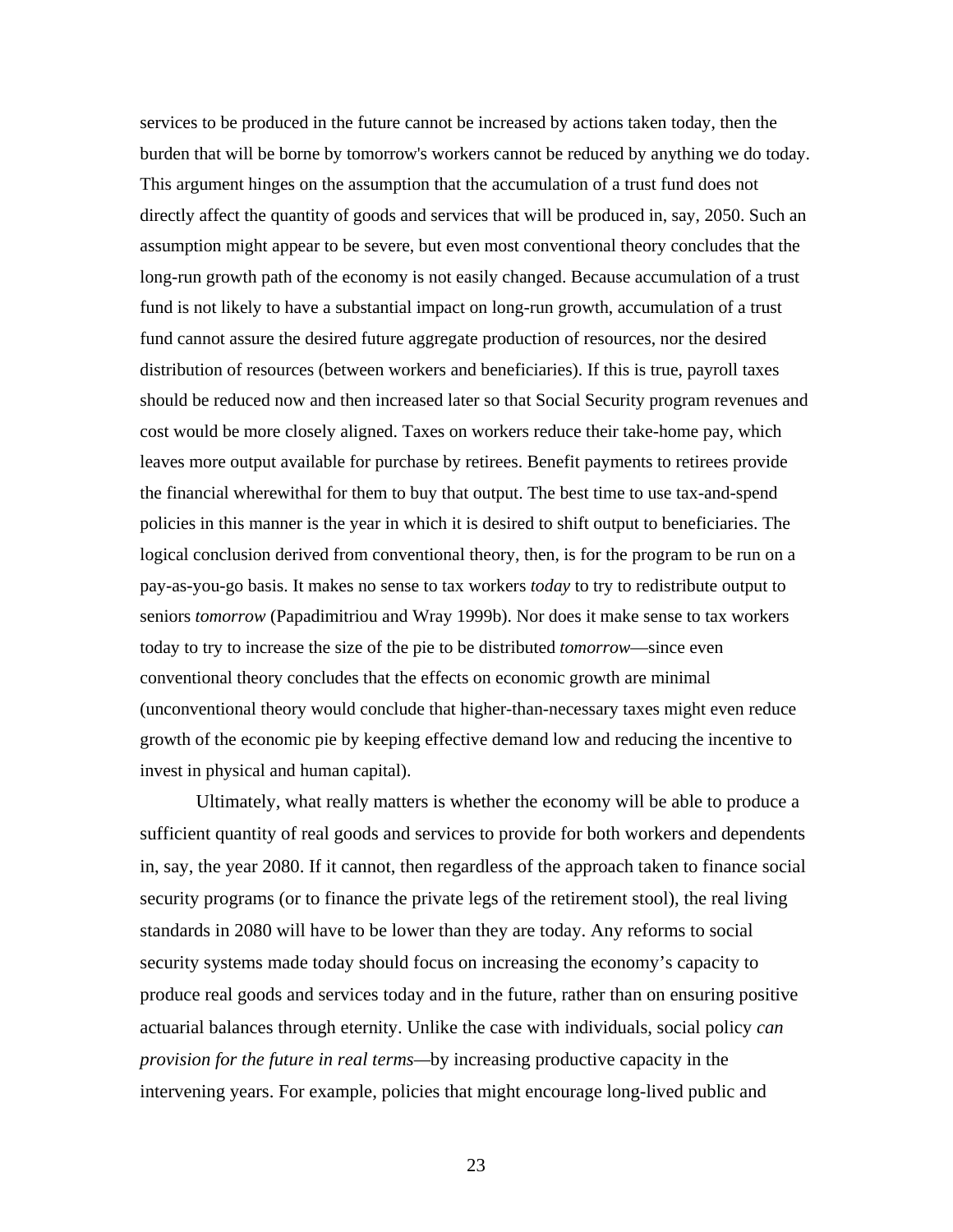private infrastructure investment could ease the future burden of providing for growing numbers of retirees by putting into place the infrastructure that will be needed in an aging society: nursing homes and other long-term care facilities, independent living communities, aged-friendly public transportation systems, and senior citizen centers. Education and training could increase future productivity. Policies that maintain high employment and minimize unemployment (both officially measured unemployment, as well as those counted as out of the labor force) are critical to maintain a higher worker-toretiree ratio. Policy can also encourage seniors of today and tomorrow to continue to participate in the labor force. The private sector will play a role in all of this, but there is also an important role to be played by government.

It is ironic that reformers have put so much effort into savings promotion schemes that have never made much difference for economic growth, while ignoring labor-force policies that would have large immediate and long-lasting impacts. On balance, if we were to focus on only one policy arena today that would best enhance our ability to deal with a higher aged dependency ratio tomorrow it would be to ensure full employment with rising skill levels. Such a policy would have immediate benefits, in addition to those to be realized in the future. This is a clear "win-win" policy, unlike the ugly trade-off promoted by many reformers that pit today's workers against current seniors by proposing tax hikes and benefit cuts to increase the trust fund surplus.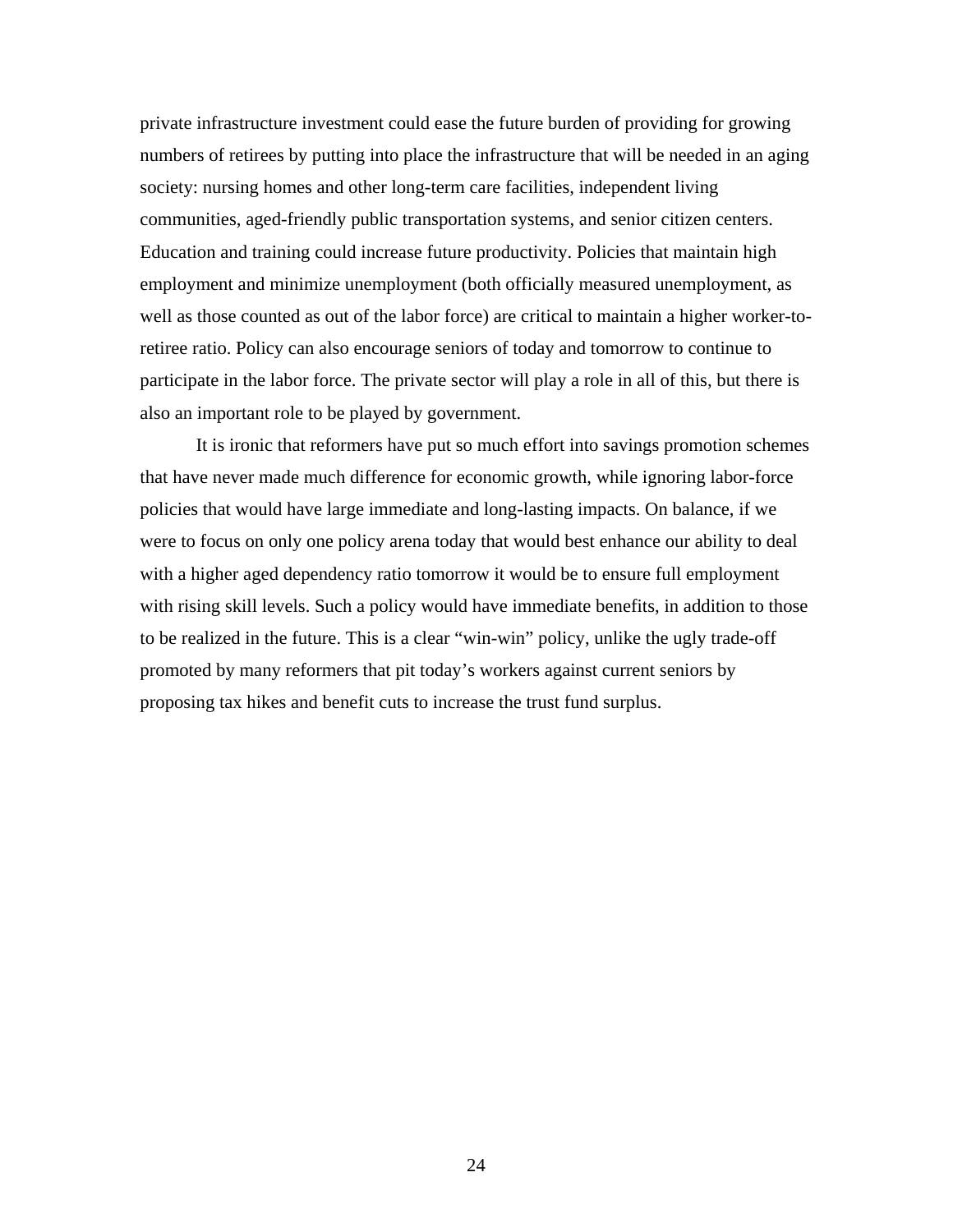### **REFERENCES**

- AARP. 2005. "Global Report on Aging." Fall.
- Congressional Budget Office. 2005. "Global Population Aging in the  $21<sup>st</sup>$  Century and its Economic Implications." December.
- Batini, Nicoletta, Tim Callen, and Warwick McKibbin. 2006. "The Global Impact of Demographic Change." IMF Working Paper WP/06/9, January.
- Bloom, David E. and David Canning. 2004. "Global Demographic Change: Dimensions and economic significance." in *Global Demographic Change: Economic impacts and policy challenges.* Gordon H. Sellon, Jr. (ed.). A symposium sponsored by The Federal Reserve Bank of Kansas City, Jackson Hole, Wyoming, August 26- 28.
- Burtless, Gary. 2005. "Can Rich Countries Afford to Grow Old?" paper prepared for a conference "An ageing society" Lisbon, Portugal, May 19-20.
- Gordon, Robert J. 2000. "Does The 'New Economy' Measure Up To The Great Inventions Of The Past?" *Journal of Economic Perspectives* 14(4): 49-74.
- Langer, David. 2000. "Cooking Social Security's Deficit." *Christian Science Monitor,*  January 4, p. 9.
- Lee, Ronald D. 1994. "The Formal Demography of Population Aging, Transfers, and the Economic Life Cycle." In Linda G. Martin and Samuel Preston (eds.) *Demography of Aging.* Washington, D.C.: National Academies Press. Available at: http://books.nap.edu/books/0309050855/html/R1.html
- Norris, Floyd. 2005. "Live Longer, Work Longer." *International Herald Tribune,*  October 20-30, p. 18.
- OECD. 2000. "The costs of an ageing society." No. 22, November/December. Washington, D.C.: OECD.
- Papadimitriou, Dimitri B. and L. Randall Wray. 1999a. "Does Social Security Need Saving? Providing for retirees throughout the twenty-first century." Public Policy Brief No. 55. Annandale-on-Hudson, N.Y.: The Levy Economics Institute of Bard College.

————. "How can we provide for the baby boomers in their old age?" Policy Note 1999/5. Annandale-on-Hudson, NY: The Levy Economics Institute of Bard College.